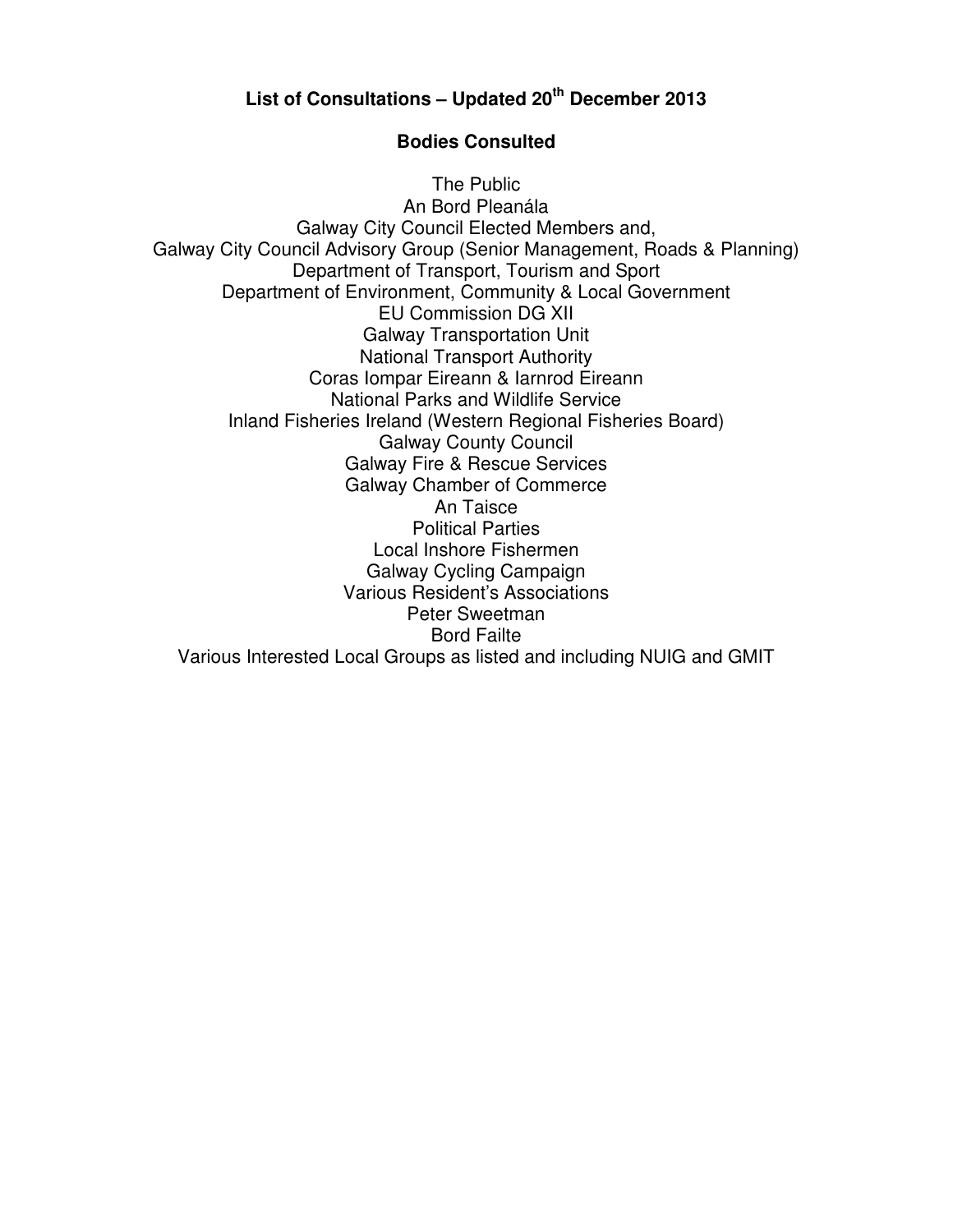| <b>Name of Relevant</b><br>Party                         | <b>Date</b>                             | <b>Notes</b>                                                                                                                                                                                                                                              |
|----------------------------------------------------------|-----------------------------------------|-----------------------------------------------------------------------------------------------------------------------------------------------------------------------------------------------------------------------------------------------------------|
| <b>Pre Planning Meetings</b>                             |                                         |                                                                                                                                                                                                                                                           |
| <b>Galway City Council</b><br><b>Planning Department</b> | 14 <sup>th</sup> March<br>2006          | Pre-planning meeting discussing the overall project,<br>scoping, economic justification,<br>roads issues<br>and<br>environmental concerns. GCC recommended additional<br>scoping be carried out.                                                          |
| <b>Galway City Council</b><br><b>Planning Department</b> | <b>July 2006</b>                        | Pre-planning meeting discussing the overall project,<br>scoping, economic justification, roads<br>issues<br>and<br>environmental concerns, issues arising from 14/3/2006.                                                                                 |
| An Bord Pleanála                                         | 28 <sup>th</sup> June<br>2007           | Pre-Planning Consultation No. 1 outlining the project                                                                                                                                                                                                     |
| An Bord Pleanála                                         | 9 <sup>th</sup> October<br>2007         | Pre Planning Consultation No. 2<br>The main issues discussed were: Transportation, Visual<br>Impact & Consideration of Alternatives.                                                                                                                      |
| An Bord Pleanála                                         | $7th$ May 2010                          | Pre Planning Consultation No. 3 with An Bord Pleanála.<br>The main issues discussed were: Transportation, Phasing<br>of development                                                                                                                       |
| An Bord Pleanála                                         | $18^{\text{th}}$ August<br>2010         | Pre Planning Consultation No. 4 with An Bord Pleanála.<br>The main issues discussed were: Reduced scale of<br>project and SID status. Consultation subsequently closed<br>and SID status was determined.                                                  |
| An Bord Pleanála                                         | 1 <sup>st</sup> October<br>2012         | New Pre Planning Consultation with An Bord Pleanála to<br>discuss IROPI                                                                                                                                                                                   |
| An Bord Pleanála                                         | 15 <sup>th</sup> January<br>2013        | 2 <sup>nd</sup> Meeting of New Pre Planning Consultation with An<br>Bord Pleanála to further discuss IROPI and planning<br>procedures                                                                                                                     |
| ABP meet NPWS                                            | $11^{\text{th}}$ February<br>2013       | Interim Consultation of ABP with National Parks & Wildlife<br>Service in relation to the Galway project                                                                                                                                                   |
| <b>ABP</b> meet DTTS                                     | 13 <sup>th</sup> February<br>2013       | Interim Consultation of ABP with Department of Transport,<br>Tourism and Sport in relation to new National Ports Policy<br>and the Galway project                                                                                                         |
| An Bord Pleanála                                         | 24 <sup>th</sup> April<br>2013          | 3 <sup>rd</sup> Meeting of New Pre Planning Consultation with An<br>Bord Pleanála to review progress with NPWS, DTTS,<br>GCC & NTA.                                                                                                                       |
| An Bord Pleanála                                         | 11th July<br>2013                       | 4 <sup>th</sup> and Final Meeting of New Pre Planning Consultation<br>with An Bord Pleanála to close feedback on above issues<br>and again request SID determination.                                                                                     |
| <b>Public Consultations</b>                              |                                         |                                                                                                                                                                                                                                                           |
| <b>Public Consultation</b>                               | 21st & 22 <sup>nd</sup><br>January 2011 | GHC held open public consultation with all consultants<br>over two days in centre pier building, based generally on<br>the present layout.                                                                                                                |
| Volvo Ocean Race<br>2012                                 | $30th$ June $-$<br>$8th$ July 2012      | Galway Harbour Extension Stand by Tobin's at Marine<br>Pavilion in Global Village, South Park for the Volvo Ocean<br>Race Event, visual model and continuous audience over 9<br>days of locals and interested parties. General very<br>positive feedback. |
| Volvo Ocean Race                                         | $30th$ June $-$<br>$8th$ July 2012      | New plans on display at centre pier, and at a design team<br>staffed stand at the Race Village at South Park.                                                                                                                                             |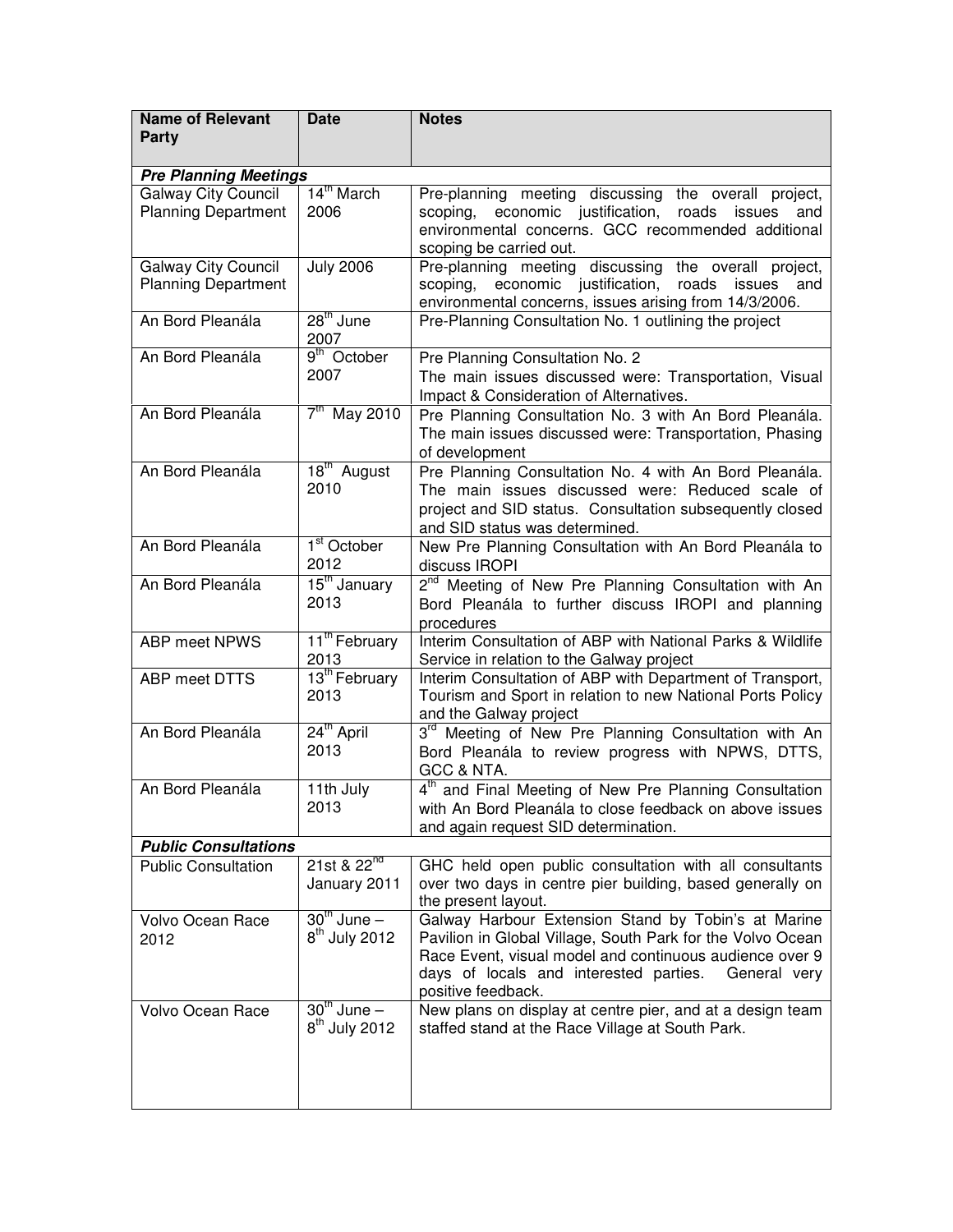| <b>Galway City Council Members</b>                                                |                                      |                                                                                                                                                                                                                                                                                                                                                                                                                             |
|-----------------------------------------------------------------------------------|--------------------------------------|-----------------------------------------------------------------------------------------------------------------------------------------------------------------------------------------------------------------------------------------------------------------------------------------------------------------------------------------------------------------------------------------------------------------------------|
| <b>Galway City Council</b>                                                        | 10 <sup>th</sup> October<br>2006     | A vision group, chaired by Mr. John Killeen, presented<br>their vision proposal of Galway's dockland regeneration to<br>Galway City Council. For this regeneration to take place,<br>the current docking facilities need to be relocated, as<br>proposed.<br>There was generally a positive response to the docklands<br>regeneration and a motion of broad support was passed.<br>Issues raised are addressed in this EIS. |
| <b>Galway City Council</b>                                                        | 9 <sup>th</sup> November             | Presentation to City Hall                                                                                                                                                                                                                                                                                                                                                                                                   |
|                                                                                   | 2009 (GHC)                           | New Harbour facilities<br>$\bullet$<br>Vision Lands Proposal<br>Road Proposals<br>Framework discussed                                                                                                                                                                                                                                                                                                                       |
|                                                                                   | 9 <sup>th</sup> September            | Vote to endorse plans by city councillors.<br>Presentation to City Hall on Galway Harbour Extension                                                                                                                                                                                                                                                                                                                         |
| <b>Galway City Council</b><br>& Elected Members                                   | 2013 (GHC)                           | <b>Business Case</b><br>Elements included in development<br>Planning                                                                                                                                                                                                                                                                                                                                                        |
| <b>Galway City Council Roads &amp; NTA</b>                                        |                                      |                                                                                                                                                                                                                                                                                                                                                                                                                             |
| Transportation and<br>Infrastructure<br>Department- Galway<br><b>City Council</b> | 14 <sup>th</sup> August<br>2008      | Meeting with Joe Tansey - Director of the Transportation<br>and Infrastructure- Galway City Council Re: The roads<br>solution to the New Harbour Galway using the existing<br>road network upgrades.                                                                                                                                                                                                                        |
| TPI - Galway City<br>Council's Road<br>Consultants                                | 29 <sup>th</sup> August<br>2008      | Meeting with TPI, Galway City Council's road consultants<br>Re The modelling of the proposed road solution using the<br>existing road networks upgrades.                                                                                                                                                                                                                                                                    |
| Galway<br><b>Transportation Unit</b>                                              | 26 <sup>th</sup> February<br>2009    | Consultation re City Council traffic model                                                                                                                                                                                                                                                                                                                                                                                  |
| Galway<br><b>Transportation Unit</b>                                              | 31 <sup>st</sup> March<br>2009       | Meeting re merits of proposed road upgrades                                                                                                                                                                                                                                                                                                                                                                                 |
| Galway<br><b>Transportation Unit</b>                                              | 7 <sup>th</sup> April 2009           | Meeting re merits of proposed road upgrades                                                                                                                                                                                                                                                                                                                                                                                 |
| Galway<br><b>Transportation Unit</b>                                              | $26th$ May<br>2009                   | Consultation re City Council traffic model                                                                                                                                                                                                                                                                                                                                                                                  |
| Galway<br><b>Transportation Unit</b>                                              | 13 <sup>th</sup> July<br>2009        | Meeting re merits of proposed road upgrades & discussion<br>re road model                                                                                                                                                                                                                                                                                                                                                   |
| Galway<br><b>Transportation Unit</b>                                              | 15 <sup>th</sup> July<br>2009        | Teleconference re City Council road model                                                                                                                                                                                                                                                                                                                                                                                   |
| Galway<br><b>Transportation Unit</b>                                              | 18 <sup>th</sup> August<br>2009      | Meeting re merits of proposed road upgrades                                                                                                                                                                                                                                                                                                                                                                                 |
| Galway<br><b>Transportation Unit</b>                                              | $8^{\sf th}$<br>September<br>2009    | Meeting re merits of proposed road upgrades                                                                                                                                                                                                                                                                                                                                                                                 |
| Galway<br><b>Transportation Unit</b>                                              | 9 <sup>th</sup> October<br>2009      | Meeting re merits of proposed road upgrades, traffic<br>model and tonnages                                                                                                                                                                                                                                                                                                                                                  |
| Galway<br><b>Transportation Unit</b>                                              | 22 <sup>nd</sup> January<br>2010     | Meeting re traffic model and required transport modal<br>shift, EIS requirements                                                                                                                                                                                                                                                                                                                                            |
| Galway<br><b>Transportation Unit</b>                                              | 11 <sup>th</sup><br>November<br>2010 | Meeting re traffic model and EIS requirements                                                                                                                                                                                                                                                                                                                                                                               |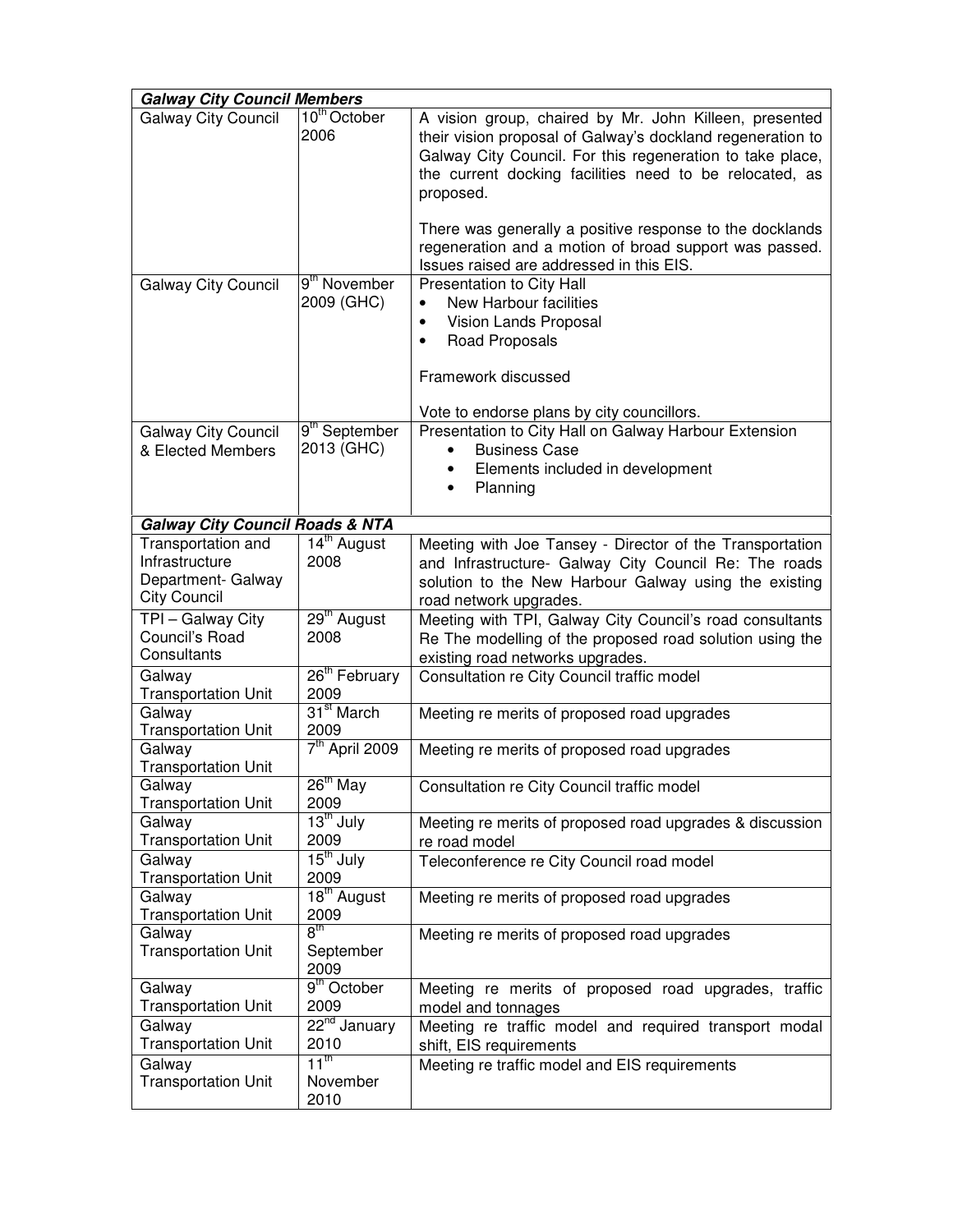| Galway                                           | $11^{\text{th}}$                 | Meeting re traffic model and EIS requirements                                                             |
|--------------------------------------------------|----------------------------------|-----------------------------------------------------------------------------------------------------------|
| <b>Transportation Unit</b>                       | November                         |                                                                                                           |
|                                                  | 2010                             |                                                                                                           |
| National Transport                               | 20 <sup>th</sup> February        | Meeting with NTA in Dublin re Traffic chapters of EIS                                                     |
| Authority                                        | 2013                             |                                                                                                           |
| <b>Galway City Council Advisory Group</b>        |                                  |                                                                                                           |
| City Council<br><b>Consultation Group</b>        | $12th$ February<br>2009          | Meeting with city manager and senior staff re planning,                                                   |
| <b>City Council</b>                              | $25th$ March                     | traffic and agreement of phases of development                                                            |
| <b>Consultation Group</b>                        | 2009                             | Meeting with city manager and senior staff re planning,<br>traffic and agreement of phases of development |
| <b>City Council</b>                              | $28^{\text{th}}$ May             | Meeting with city manager and senior staff re planning,                                                   |
| <b>Consultation Group</b>                        | 2009                             | traffic and agreement of phases of development                                                            |
| <b>City Council</b>                              | $21st$ July                      | Meeting with city manager and senior staff re planning,                                                   |
| <b>Consultation Group</b>                        | 2009                             | traffic and agreement of phases of development                                                            |
| <b>City Council</b>                              | 16 <sup>th</sup>                 | Meeting with city manager and senior staff re planning,                                                   |
| <b>Consultation Group</b>                        | September                        | traffic and agreement of phases of development                                                            |
|                                                  | 2009                             |                                                                                                           |
| <b>City Council</b><br><b>Consultation Group</b> | 13 <sup>th</sup> October<br>2009 | Meeting with city manager and senior staff re planning,                                                   |
| City Manager & City                              | 9 <sup>th</sup> December         | traffic and agreement of phases of development                                                            |
| <b>Council Consultation</b>                      | 2009                             | New Harbour Planning                                                                                      |
| Group                                            |                                  |                                                                                                           |
| <b>City Manager</b>                              | 26 <sup>th</sup> January         | Integrated approach to docklands and CIE development -                                                    |
|                                                  | 2010                             | progress meeting                                                                                          |
| <b>City Council</b>                              | $26th$ January                   | Meeting with city manager and council directors of                                                        |
| <b>Consultation Group</b>                        | 2010                             | services re planning, traffic phases of development as                                                    |
|                                                  |                                  | proposed.                                                                                                 |
| <b>City Manager</b>                              | 7 <sup>th</sup> April 2010       | Integrated approach to docklands and CIE development -                                                    |
|                                                  |                                  | progress meeting                                                                                          |
| <b>City Council</b>                              | 16 <sup>th</sup> August          | Meeting with city manager and directors of services re                                                    |
| <b>Consultation Group</b>                        | 2010                             | planning, traffic and phases of development as proposed.                                                  |
| <b>Galway City Council</b>                       | $20th$ June<br>2011              | <b>Consultation with GCC Executive Team</b>                                                               |
| Galway City Council                              | $5th$ July 2011                  | Consultation with GCC Executive Team                                                                      |
| <b>Galway City Council</b>                       | 13 <sup>th</sup> July            | <b>Consultation with GCC Executive Team</b>                                                               |
|                                                  | 2012                             |                                                                                                           |
| <b>Galway City Council</b>                       | $16^{\text{th}}$ October         | <b>Consultation with GCC Executive Team</b>                                                               |
|                                                  | 2012                             |                                                                                                           |
| Galway City Council                              | $14^{\text{th}}$ May<br>2013     | <b>Consultation with GCC Executive Team</b>                                                               |
| <b>Galway County Council</b>                     |                                  |                                                                                                           |
| County Manager &                                 | 10 <sup>th</sup>                 | Presentation on planning of new harbour extension                                                         |
| Mr. John Morgan                                  | November                         |                                                                                                           |
|                                                  | 2008                             |                                                                                                           |
|                                                  | 2 <sup>nd</sup> February         | Consultation with chief fire officer and senior assistant fire                                            |
| Galway Fire and                                  | 2009                             | officer in relation to proposed fire fighting procedures in                                               |
| <b>Rescue Services</b>                           |                                  | new harbour layout                                                                                        |
|                                                  | $6th$ July 2009                  | Consultation with chief fire officer and senior assistant fire                                            |
| Galway Fire and                                  |                                  | officer in relation to proposed fire fighting procedures in                                               |
| Rescue services<br>Galway Fire and               | $20th$ July                      | new harbour layout<br>Consultation with chief fire officer in relation to an update                       |
| Rescue services                                  | 2012                             | on the proposed development                                                                               |
|                                                  | 20 <sup>th</sup>                 | Consultation with chief fire officer in relation to an update                                             |
| Galway Fire and                                  | December                         | on the proposed development                                                                               |
| Rescue services                                  | 2013                             |                                                                                                           |
|                                                  |                                  |                                                                                                           |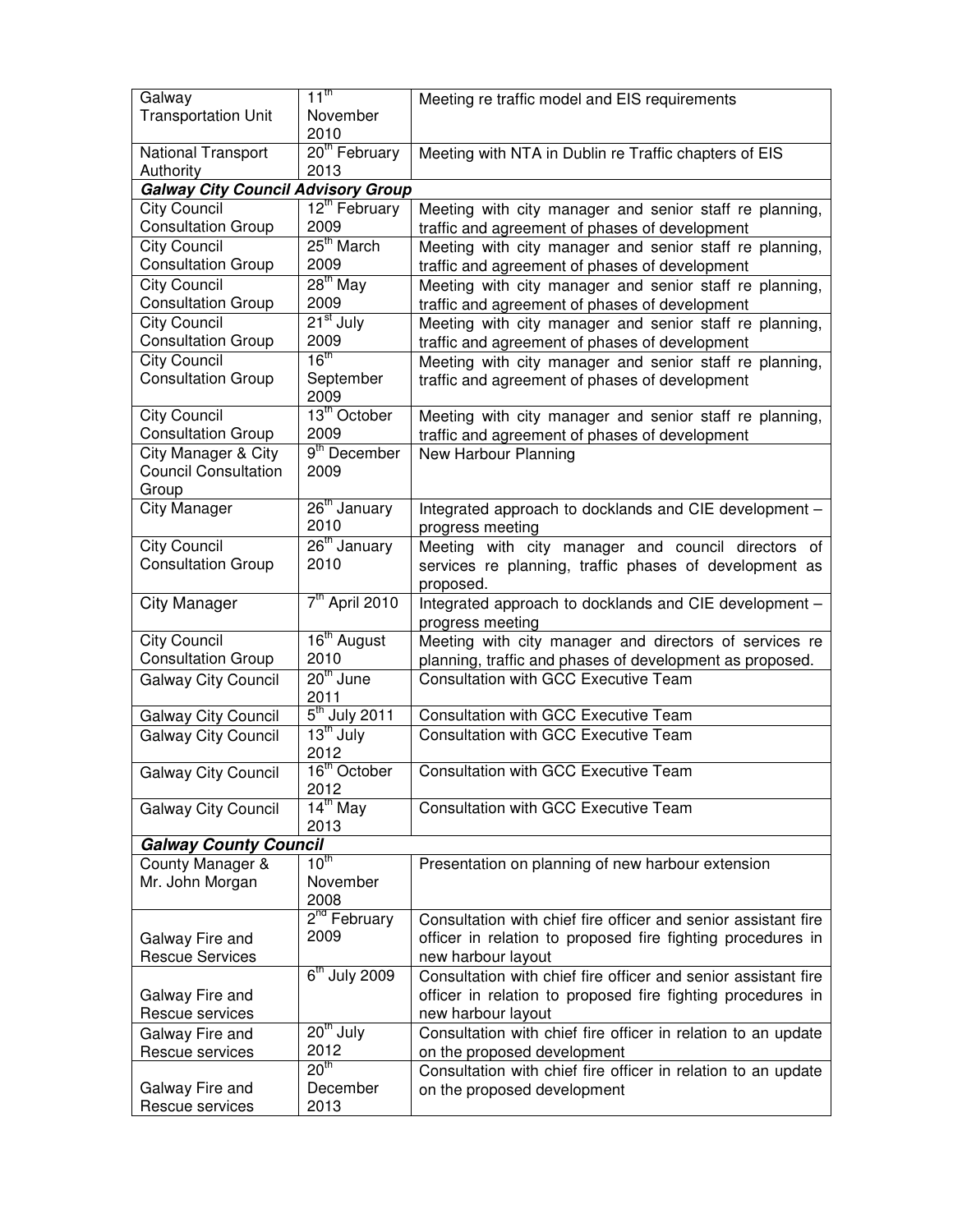| <b>Galway Chamber of Commerce</b>                                                   |                                        |                                                                                                                                                                                                                             |
|-------------------------------------------------------------------------------------|----------------------------------------|-----------------------------------------------------------------------------------------------------------------------------------------------------------------------------------------------------------------------------|
| Galway Chamber of<br>Commerce                                                       | $11^{\text{th}}$<br>December<br>2006   | A seminar on Galway's Dockland Development took place<br>with presentations by John Killeen, Harbourmaster<br>Captain Brian Sheridan and John Concannon of Fáilte<br>Ireland.                                               |
|                                                                                     |                                        | Many issues were raised along with suggestions for<br>alternative locations and elements that should be included<br>in the project. There was a generally positive response<br>and issues raised are addressed in this EIS. |
| Galway Chamber<br><b>Traffic and</b><br><b>Transportation Forum</b>                 | $20th$ May<br>2008                     | Captain Sheridan made a presentation of the proposals to<br>the Galway Chamber Traffic and Transportation Forum.                                                                                                            |
| Galway Chamber of<br>Commerce                                                       | $2nd$ Sept 2008                        | Captain Sheridan gave a presentation to the Galway<br>Chamber of Commerce giving an overview of the then<br>plans for the Galway Harbour Extension.                                                                         |
| Chamber of<br>Commerce                                                              | 2 <sup>nd</sup> February<br>2010 (GHC) | Capt. Sheridan Presentation of<br>Galway Harbour Extension & Vision Lands to Chamber<br>Council                                                                                                                             |
| Chamber of<br>Commerce                                                              | 17 <sup>th</sup> October<br>2013       | GHC presents port extension plan and cruise line<br>opportunities to sub-committee of chamber of commerce<br>(port development and marine tourism)                                                                          |
| <b>Political Parties</b>                                                            |                                        |                                                                                                                                                                                                                             |
| The Minister for<br>Transport                                                       | 16 <sup>th</sup><br>November<br>2007   | TOBIN gave a presentation to the Minister outlining the<br>proposed project, the need for the development and the<br>transportation<br>relating<br>issues<br>to<br>the<br>proposed<br>development.                          |
| Minister Eamon Ó<br>Cuív: Minister for<br>Community, Rural<br>and Gaeltacht Affairs | $19th$ May<br>2008                     | Presentation made by Tobin to give an overview of the<br>Galway Harbour Extension project.                                                                                                                                  |
| Labour Party                                                                        | 27 <sup>th</sup> February<br>2009      | Meeting with Labour Party Officials including Michael D.<br>Higgins, Councillors, TD's and Derrick Hambleton re<br>harbour plans                                                                                            |
| An Taoiseach Brian<br>Cowen                                                         | 24 <sup>th</sup> April<br>2009         | Presentation re Volvo race at LDIG offices                                                                                                                                                                                  |
| <b>Minister Noel</b><br>Dempsey TD,<br>Minister for Transport                       | 16 <sup>th</sup> October<br>2009 (GHC) | Brief on Harbour Plans and agreement to proceed to<br><b>Planning Application</b><br>Integrated Approach required with CIE on respective<br>planning proposals                                                              |
| <b>Councillor Catherine</b><br>Connolly                                             | 24 <sup>th</sup> February<br>2010      | Meeting re Integrated approach to harbour development<br>and harbour proposals                                                                                                                                              |
| Discussion with An<br>Taoiseach                                                     | $15th$ July<br>2011                    | Consultation with An Taoiseach Enda Kenny at Chamber<br>of Commerce Business Lunch.                                                                                                                                         |
| An Taoiseach                                                                        | 19 $^{\text{tn}}$<br>November<br>2011  | Presentation of Port Development Plan and visual model<br>to An Taoiseach at Tobin's Offices.                                                                                                                               |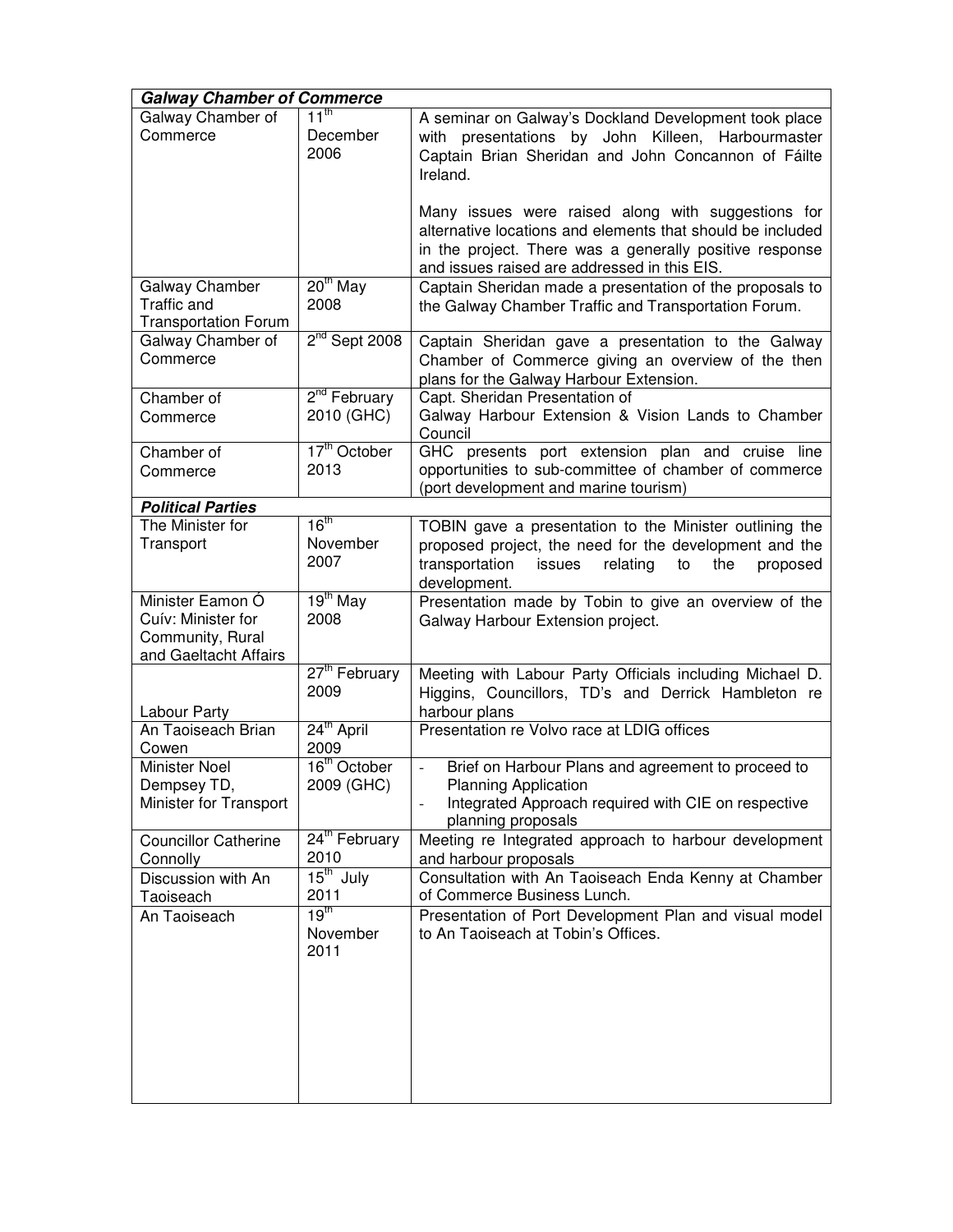| <b>Non Government Organisations (NGO's)</b>                                                                                                                                                                                                          |                                                                                                      |                                                                                                                                                                                                                                                                                                                                                                                                                            |  |
|------------------------------------------------------------------------------------------------------------------------------------------------------------------------------------------------------------------------------------------------------|------------------------------------------------------------------------------------------------------|----------------------------------------------------------------------------------------------------------------------------------------------------------------------------------------------------------------------------------------------------------------------------------------------------------------------------------------------------------------------------------------------------------------------------|--|
| Residents<br>Associations<br><b>Mellows Park</b><br><b>Wellpark Residents</b><br><b>Renmore Residents</b><br><b>Claddagh Residents</b><br>Lough Atalia<br><b>Residents Winters</b><br>Property<br>Management<br><b>Galway Property</b><br>Management | 10 <sup>th</sup> October<br>2006                                                                     | GHC gave a presentation on the proposed development<br>with a brief description of the docklands<br>along<br>regeneration. Issues arising were discussed and queries<br>answered by both The Galway Harbour Company and<br><b>TOBIN Consulting Engineers.</b><br>There was generally a positive response to the project. A<br>number of issues that were raised are addressed in the<br>EIS in terms of Traffic and Noise. |  |
| <b>Royal National</b><br>Lifeboat Institute                                                                                                                                                                                                          | 17 <sup>th</sup> October<br>2007                                                                     | Capt. Sheridan made a presentation of port proposals to<br>Colin Williams, Niamh Stephenson & Pat Lavelle of the<br>RNLI with particular reference to the location of the<br>lifeboat.                                                                                                                                                                                                                                     |  |
| An Taisce                                                                                                                                                                                                                                            | 24 <sup>th</sup> October<br>2006                                                                     | Capt. Sheridan gave a presentation on the proposed<br>development along with a brief description of the<br>docklands regeneration. An Taisce were satisfied that any<br>issues they had were being covered in the EIS.                                                                                                                                                                                                     |  |
| Inshore Fishermen                                                                                                                                                                                                                                    | $27th$ October<br>2006,<br>$15^{th}$<br>December<br>2006<br>and<br>12 <sup>th</sup> January<br>2007. | Capt. Sheridan gave a presentation on the proposed<br>development in general and focused on the proposed new<br>fishing facilities.<br>A series of meetings occurred where issues raised by the<br>fisherman were addressed and incorporated into the<br>design of the proposed fishing facility. Responses were<br>generally positive regarding the development and the<br>fishing facility in particular.                |  |
| Galway Cycling<br>Campaign                                                                                                                                                                                                                           | $21^{st}$<br>December<br>2006                                                                        | Capt. Sheridan gave a presentation on the proposed<br>development and docklands regeneration. Responses<br>were generally positive.                                                                                                                                                                                                                                                                                        |  |
| Inshore Fishermen                                                                                                                                                                                                                                    | September<br>2007                                                                                    | Capt. Sheridan briefed fisherman on how development<br>would impact fishermen                                                                                                                                                                                                                                                                                                                                              |  |
| The Nautical Centre<br>Group & Galway Sea<br>Sports Association                                                                                                                                                                                      | 5 <sup>th</sup> October<br>2007                                                                      | Tobin held a consultation with the Nautical group to<br>discuss the best location for the Nautical centre, sailing<br>centre and marina berths                                                                                                                                                                                                                                                                             |  |
| Inshore Fishermen                                                                                                                                                                                                                                    | $21^{st}$<br>September<br>2007                                                                       | Discussion on progress of proposed development and<br>how it might impact on fishing in the outer harbour area.                                                                                                                                                                                                                                                                                                            |  |
| Inshore Fishermen                                                                                                                                                                                                                                    | 11 <sup>th</sup> March<br>2011                                                                       | Presentation of Galway Harbour Extension to local inshore<br>fishermen.                                                                                                                                                                                                                                                                                                                                                    |  |
| Peter Sweetman                                                                                                                                                                                                                                       | 9 <sup>th</sup> August<br>2012                                                                       | Meeting in Castlebar attended by E Bradshaw and Tom<br><b>Broderick</b>                                                                                                                                                                                                                                                                                                                                                    |  |
| Peter Sweetman                                                                                                                                                                                                                                       | $26th$ June<br>2013                                                                                  | Meeting in Dublin attended by Tom Broderick                                                                                                                                                                                                                                                                                                                                                                                |  |
| Peter Sweetman                                                                                                                                                                                                                                       | 11 <sup>th</sup> July<br>2013                                                                        | Meeting in Dublin attended by Gus Mc Carthy and Tom<br><b>Broderick</b>                                                                                                                                                                                                                                                                                                                                                    |  |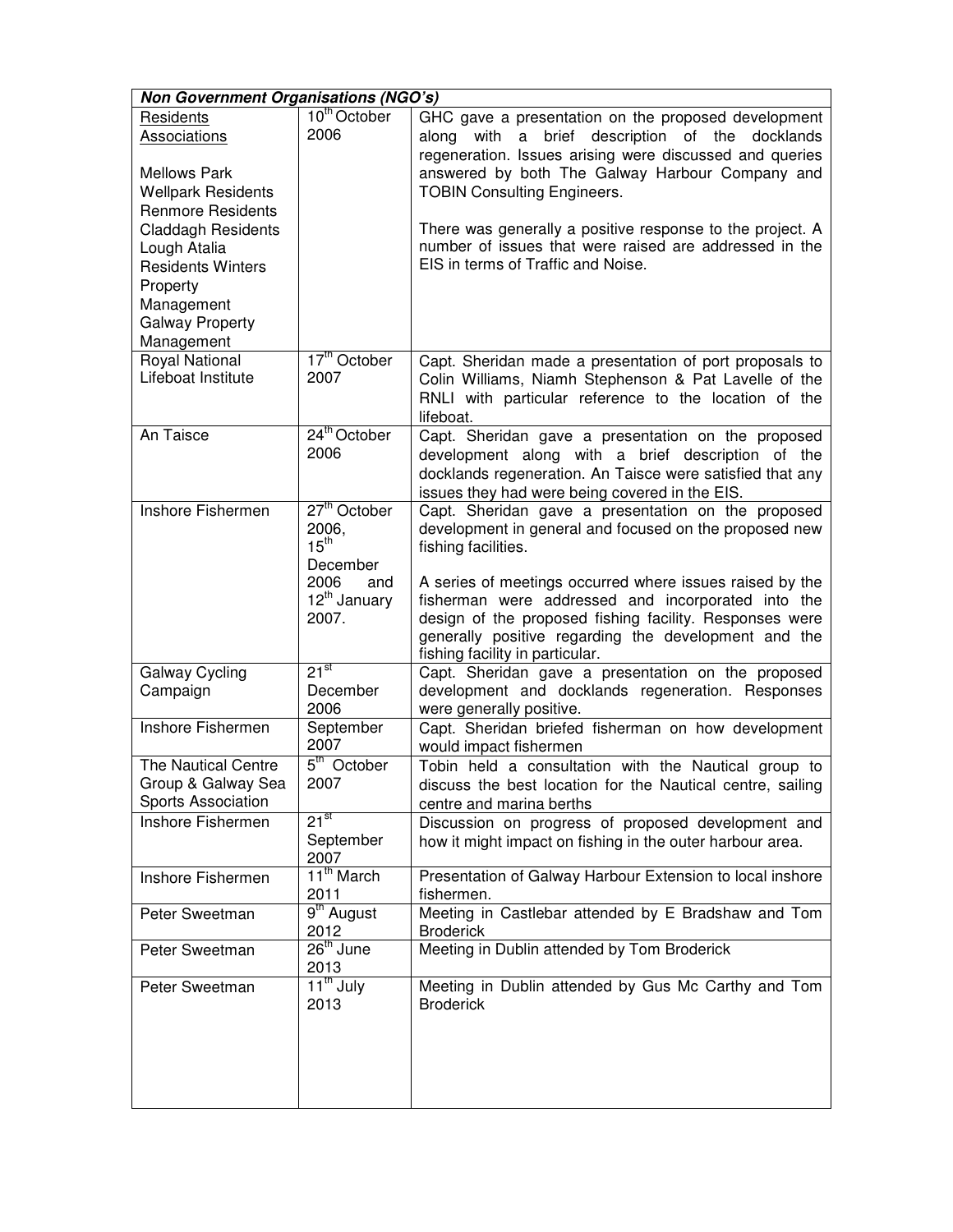| <b>Government Organisations</b>                        |                                                             |                                                                                                                                  |
|--------------------------------------------------------|-------------------------------------------------------------|----------------------------------------------------------------------------------------------------------------------------------|
| Western Regional<br><b>Fisheries Board</b>             | <b>July 2004</b>                                            | Meeting to discuss proposed Harbour Development and<br>possible impacts on fishing interests.                                    |
| Oireachtas Sub<br>Committee on<br>Transport            | 21 <sup>st</sup> October<br>2009                            | Port Plans and Harbour Operations                                                                                                |
| Rail Procurement<br>Authority                          | September<br>2007                                           | Discussions on the proposed development and if a light<br>rail service could be considered.                                      |
| <b>CIE</b>                                             | September<br>2007                                           | Discussions on the proposed underpass in GHEP                                                                                    |
| The Department of<br><b>Transport Officials</b>        | 24 <sup>th</sup> January<br>2008                            | Tobin met with the Dept. of Transport officials to discuss<br>the business plan for the Galway Harbour Extension                 |
| <b>Electricity Supply</b><br>Board - E.S.B.            | 9 <sup>th</sup> June 2008                                   | Meeting with Pat Boyce and Geroid Quinn re: Power<br>Requirements of the Galway Harbour Extension.                               |
| Irish Rail                                             | 10 <sup>th</sup> July 2008                                  | Meeting between Myles McHugh and Jimmy Meade,<br><b>TOBIN Consulting Engineers and Hyder Rail Consultants</b><br>- Rail Link     |
| <b>Electricity Supply</b><br>Board - E.S.B.            | 1 <sup>st</sup><br>September<br>2008                        | Meeting with Pat Boyce and Geroid Quinn re: Power<br>Requirements of the Galway Harbour Extension.                               |
| Dept. of Agriculture,<br><b>Fisheries and Food</b>     | 25 <sup>th</sup><br>November<br>2008                        | Consultation in relation to foreshore issues                                                                                     |
| <b>CIE</b>                                             | 3 <sup>rd</sup> February<br>2009                            | Rail link and agreements discussed                                                                                               |
| Western Regional<br><b>Fisheries Board</b>             | 5 <sup>th</sup> October<br>2009                             | Meeting to discuss requirements to be included for study<br>in the EIS                                                           |
| Department of<br>Transport & Galway<br>Harbour Company | 12 <sup>th</sup> October<br>2009                            | Consultation re proposed harbour extension plans                                                                                 |
| <b>CIE</b>                                             | 2 <sup>nd</sup> November<br>2009 (GHC)                      | Meeting with CIE relating to integrated approach to<br>development                                                               |
| CIE/GHC/Galway<br><b>City Council</b>                  | $18^{th}$<br>November<br>2009                               | Integrated approach to docklands and CIE development,<br>steering group to commence forum                                        |
| Prof. Alex Krieger &<br>Prof. Richard Peiser           | $23^{\text{rd}} - 25^{\text{th}}$<br>November<br>2009 (GHC) | Development of Docklands including Proposed Harbour<br>Extension area, Vision Lands & C.I.E. lands                               |
| Prof. Loughlin Kealy                                   | $4th$ December<br>2009                                      | Coordination of Integrated Approach to City Docklands<br>Planning between CIE, GHC & GCC                                         |
| CIE/GHC/GCC                                            | 9 <sup>th</sup> December<br>2009                            | <b>Integrated City Docklands Planning</b>                                                                                        |
| CIE/GHC/Prof. L.<br>Kealy - Workshop<br>No. 1          | 7 <sup>th</sup> January<br>2010                             | Integrated approach to docklands and CIE development,<br>framework workshop                                                      |
| CIE/GHC/Prof. L.<br>Kealy - Workshop<br>No. 2          | 20 <sup>th</sup> January<br>2010                            | Integrated approach to docklands and CIE development,<br>framework workshop                                                      |
| Western Regional<br><b>Fisheries Board</b>             | 1 <sup>st</sup> February<br>2010                            | Meeting to discuss evolution of harbour design -<br>elements required to be included for study in the EIS and<br>Salmon Tracking |
| <b>NPWS</b>                                            | $12^{\text{th}}$ March<br>2010                              | Meeting re Appropriate Assessment                                                                                                |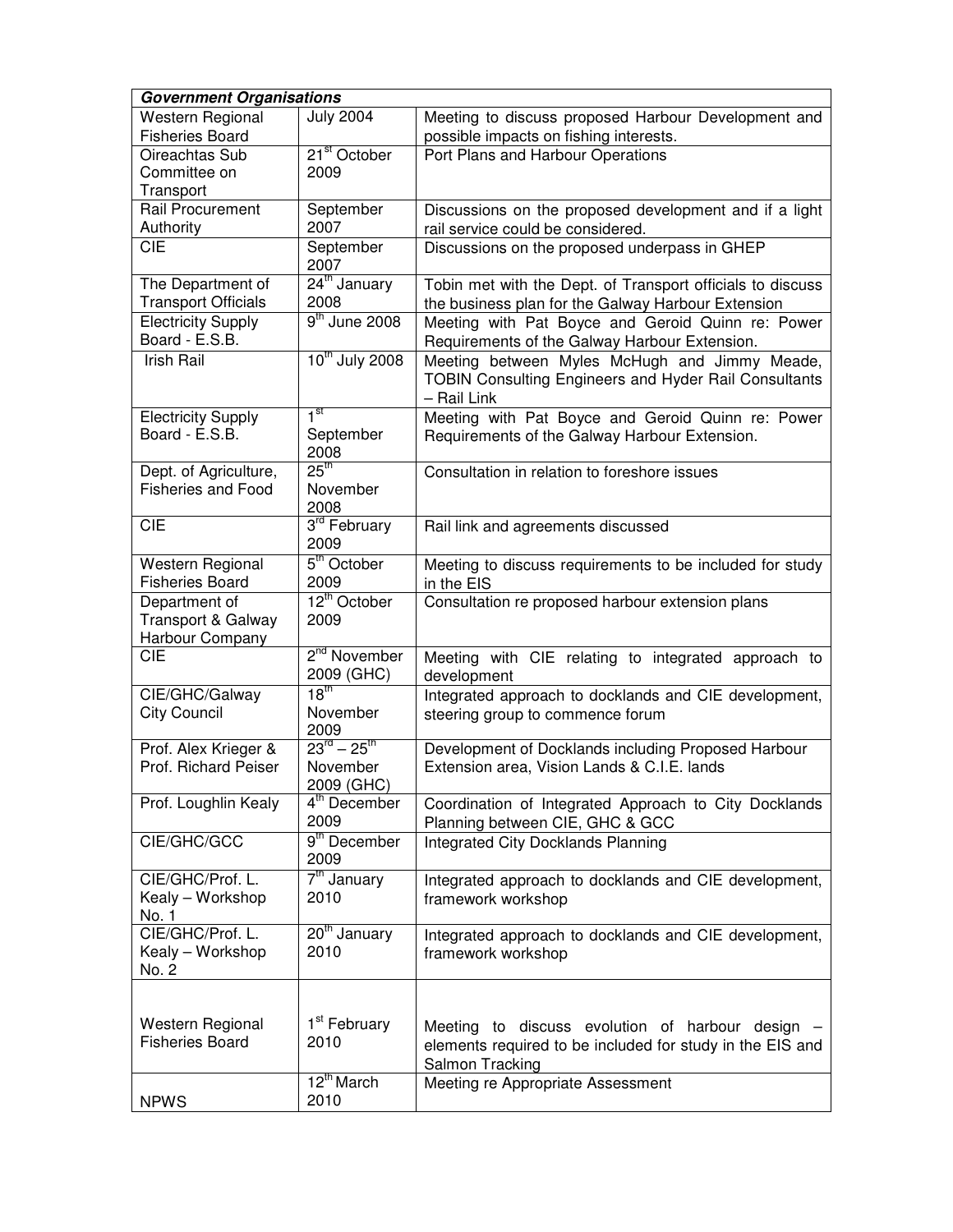| The Department of<br>Communications,<br>Energy & Natural<br>Resources | 31 <sup>st</sup> July 2007                | The Department of the Marine gave a presentation on<br>what was proposed for Rossaveal with a land use study<br>group from Rossaveal                                            |
|-----------------------------------------------------------------------|-------------------------------------------|---------------------------------------------------------------------------------------------------------------------------------------------------------------------------------|
| <b>GIF</b><br>Gateway Innovation<br>Fund                              | 29 <sup>th</sup> August<br>2007           | Details of possible vision road solutions discussed to<br>resolve Harbour-City traffic issues.                                                                                  |
| Michael Sheedy Rail<br><b>Procurement Agency</b>                      | 19 <sup>th</sup><br>September<br>2007     | A discussion of the proposed development vision road<br>and how a future light rail service could be incorporated.                                                              |
| Michael West & Liam<br>Meagher,<br>Iarnród Eireann                    | 19 <sup>th</sup><br>September<br>2007     | A discussion on the proposed vision road and its<br>underpass of the railway line.                                                                                              |
| The Department of<br>Communications,<br>Energy & Natural<br>Resources | 2 <sup>nd</sup> October<br>2007           | <b>TOBIN</b><br>presentation<br>proposed<br>the<br>gave<br>on<br>a<br>development to representatives from The Dept of The<br>Marine who proposed to develop a pier at Rossaveal |
| Members of the<br><b>Oireachtas</b>                                   | 25 <sup>th</sup> January<br>2010 (GHC)    | <b>GHC Presentation to Oireachtas on</b><br>Galway Harbour Extension                                                                                                            |
| Site Visit by An Bord<br>Pleanála                                     | 31 <sup>st</sup> January<br>2011          | Inspector taken on pilot cutter vessel with Harbour Master<br>and Tobin representatives to see site from seaward<br>viewpoint.                                                  |
| Dept of the<br>Environment                                            | $15^{\text{th}}$<br>September<br>2011     | Consultation with Dept of Environment, Community &<br><b>Local Government</b>                                                                                                   |
| Western Regional<br>Authority                                         | 20 <sup>th</sup><br>September<br>2011     | Éamon Bradshaw & Capt. Brian Sheridan presented the<br>port development plan to the WRA in Castlebar.                                                                           |
| <b>NPWS</b>                                                           | 25 <sup>th</sup> October<br>2011          | Consultation with National Parks & Wildlife Service.                                                                                                                            |
| <b>NPWS</b>                                                           | 17 <sup>th</sup> July 2011                | Consultation with National Parks & Wildlife Service.                                                                                                                            |
| <b>NPWS</b>                                                           | 26 <sup>th</sup> January<br>2012          | GHC meet with National Parks & Wildlife Service.                                                                                                                                |
| Meeting E.U. Officials<br>in Brussels                                 | 26 <sup>th</sup> July 2012                | <b>GHC</b><br><b>IROPI</b><br>EU<br>delegation<br>possible<br>meet<br>on<br>requirements                                                                                        |
| Meeting Minister for<br>Transport by GHC                              | $\overline{7}^{\text{th}}$ August<br>2012 | GHC meet Minister Varadkar, on progress                                                                                                                                         |
| <b>NPWS</b>                                                           | 30 <sup>th</sup> August<br>2012           | Consultation with National Parks & Wildlife Service on<br>impacts of historical, proposed and in combination effects<br>with other historical and proposed developments.        |
| <b>NPWS</b>                                                           | 28 <sup>th</sup><br>September<br>2012     | Consultation with National Parks & Wildlife Service, as<br>above continued.                                                                                                     |
| <b>NPWS</b>                                                           | 17 <sup>th</sup> October<br>2012          | Consultations with National Parks & Wildlife Service,<br>continued.                                                                                                             |
| <b>NPWS</b>                                                           | $21^{st}$<br>November<br>2012             | Consultations with National Parks & Wildlife Service,<br>continued.                                                                                                             |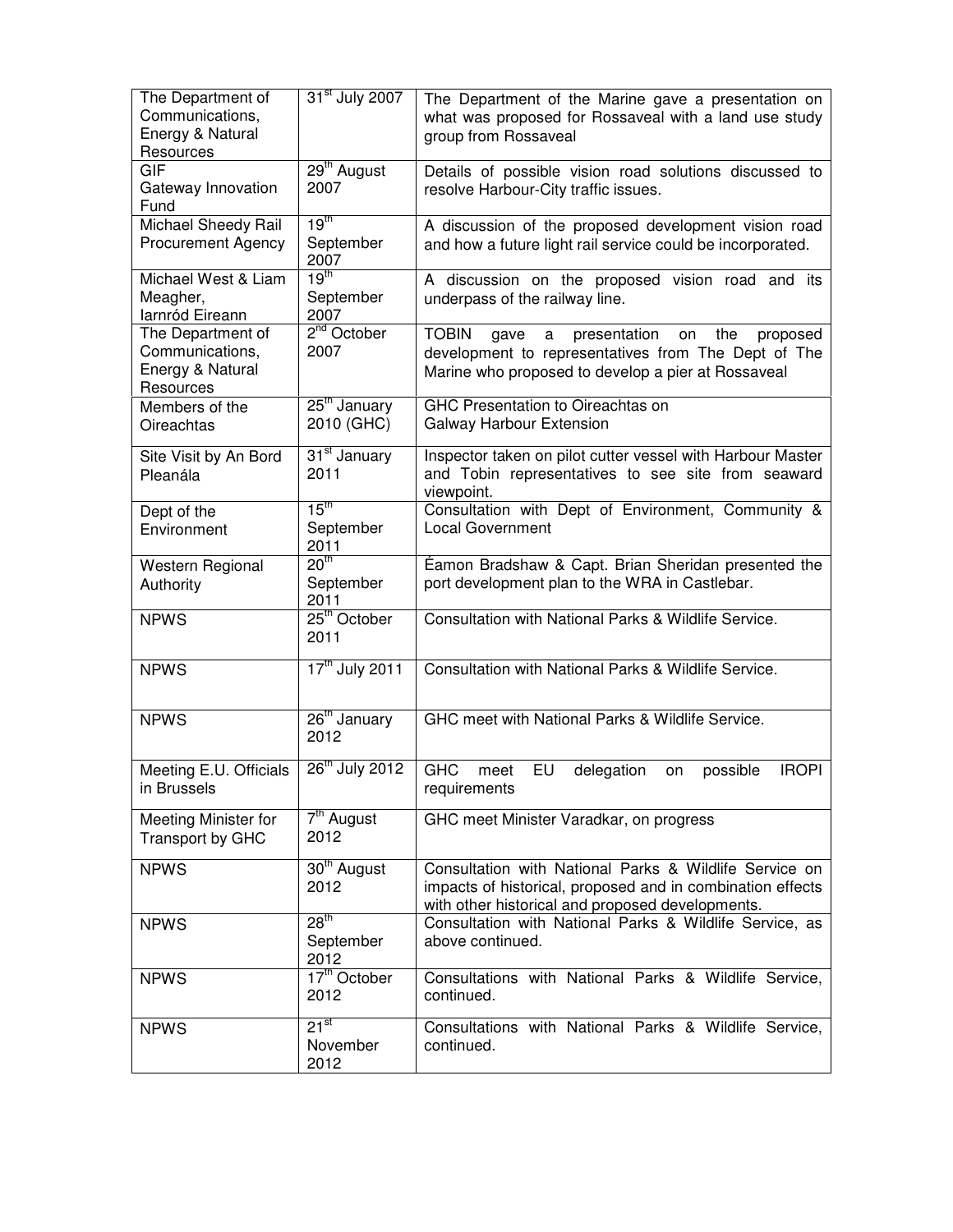| <b>NPWS</b>                                                  | $13^{\text{th}}$<br>December '12            | Consultations with National Parks & Wildlife Service,<br>continued.                                                                                                                                                                                                              |
|--------------------------------------------------------------|---------------------------------------------|----------------------------------------------------------------------------------------------------------------------------------------------------------------------------------------------------------------------------------------------------------------------------------|
| <b>NPWS</b>                                                  | 7th February<br>2013                        | <b>GHC staff met NPWS</b>                                                                                                                                                                                                                                                        |
| <b>NPWS</b>                                                  | 30 <sup>th</sup> July 2013                  | Consultations with National Parks & Wildlife Service, on<br>the NIS.                                                                                                                                                                                                             |
| <b>Various Groups</b>                                        |                                             |                                                                                                                                                                                                                                                                                  |
| <b>Galway City</b><br>Development Board                      | 8 <sup>th</sup> December<br>2006            | A vision group, chaired by Mr. John Killeen, presented<br>their vision proposal of Galway's dockland regeneration to<br>The Galway City Development Board.                                                                                                                       |
|                                                              |                                             | There was generally a positive response from members of<br>the board, to the docklands regeneration and a motion of<br>broad support was passed. Issues raised are addressed in<br>the EIS.                                                                                      |
| Galway Harbour<br>Board                                      | 31 <sup>st</sup> August<br>2007             | A presentation on the evolution of the proposed<br>development                                                                                                                                                                                                                   |
| <b>Galway City</b><br><b>Community Forum</b>                 | $4^{\text{th}}$<br>December<br>2007         | TOBIN gave a presentation on the proposed harbour<br>development to the Galway City Community Forum at<br>their Annual General Meeting. The forum comprises of<br>some 180 Galway City associations and groups including<br>residents committees, sporting clubs, charities etc. |
| Network Group                                                | 6 <sup>th</sup> February<br>2008            | Presentation made by Galway Harbour Company to the<br>Galway network group.                                                                                                                                                                                                      |
| <b>Galway City Active</b><br>Retirement<br>Association       | 20 <sup>th</sup> June<br>2008               | Presentation on the New Harbour, Galway to the Galway<br>City Active Retirement Association at the bridge centre,<br>St. Mary's Road                                                                                                                                             |
| Galway Oyster<br>Festival                                    | $27th$ Sept<br>2008                         | Captain Sheridan presented the Harbour proposals, along<br>with other Galway tourism proposals to an audience of<br>600 people.                                                                                                                                                  |
| Society of Chartered<br>Surveyors                            | 20 <sup>th</sup> October<br>2008            | Captain Sheridan gave a presentation to the Society of<br>Chartered Surveyors giving details of the then plans for<br>the Galway Harbour Extension.                                                                                                                              |
| <b>Project Peer Review</b><br>Day                            | 17 <sup>th</sup> April<br>2009              | Presentation of the various aspects of the proposal to the<br>Harbour Board and their Peer Review team.                                                                                                                                                                          |
| Waterford Institute of<br>Technology                         | 15 <sup>th</sup><br>September<br>2009 (GHC) | Captain Sheridan briefed 25 architectural students on the<br>proposed new harbour facilities.                                                                                                                                                                                    |
| St. Mary's College<br>Galway                                 | 7 <sup>th</sup> October<br>2009 (GHC)       | Captain Sheridan made a presentation of the New<br>Harbour Development to 20 students.                                                                                                                                                                                           |
| Open House Seminar                                           | 17 <sup>th</sup> October<br>2009 (GHC)      | Centre Pier Ideas Competition in context of New Harbour<br>Extension.                                                                                                                                                                                                            |
| Mr. Jim Fennell<br>Galway Mayo<br>Institute of<br>Technology | 29 <sup>th</sup> October<br>2009 (GHC)      | Captain Sheridan brief on the proposed new harbour<br>facilities and road proposals.                                                                                                                                                                                             |
| Dominican Convent,<br><b>Taylors Hill</b>                    | 29 <sup>th</sup> October<br>2009 (GHC)      | Captain Sheridan gave a Presentation to 20 students<br>(Transition Year) on the New Harbour and Docklands<br>Development proposals.                                                                                                                                              |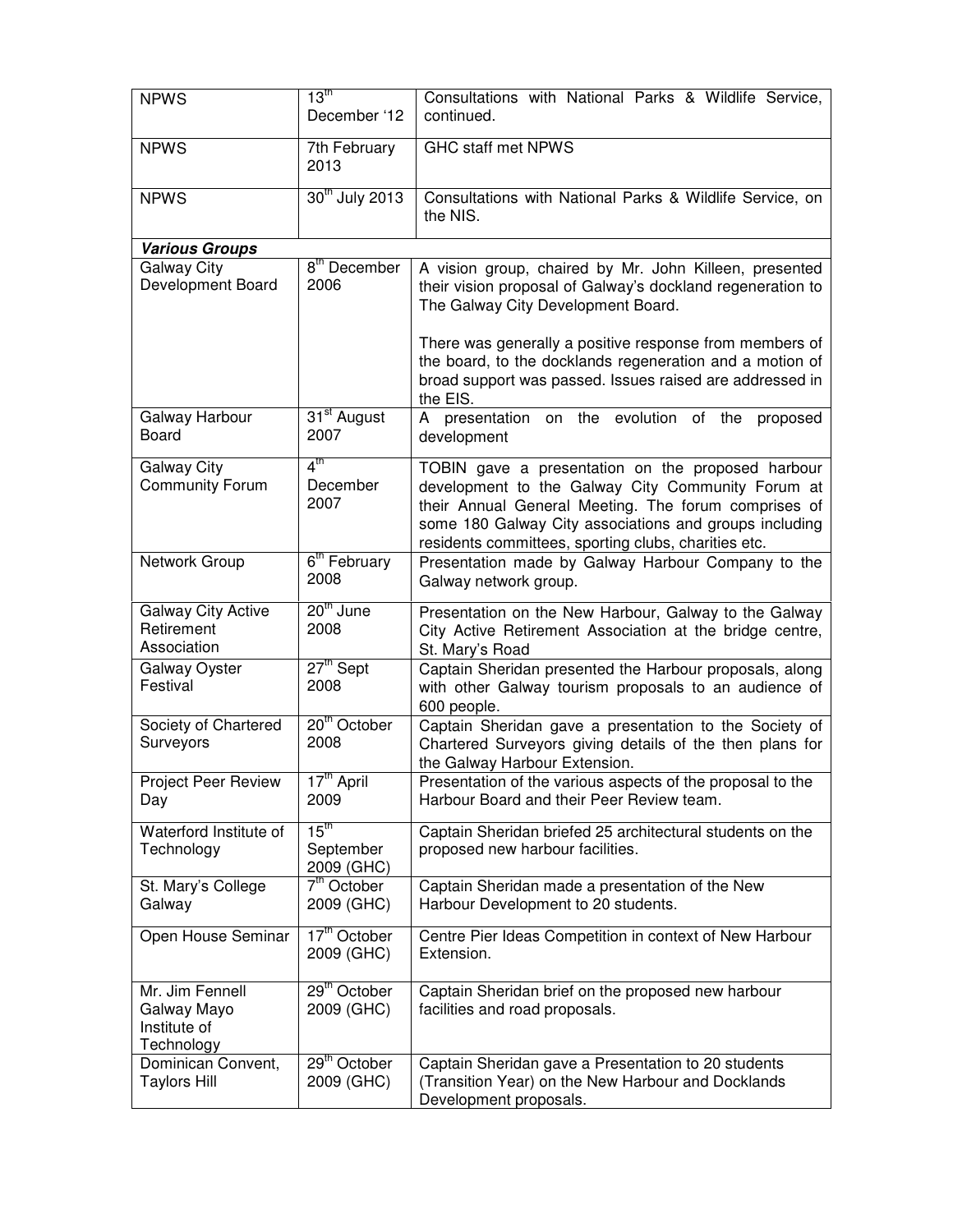| <b>Ireland Galway</b><br>November<br>harbour plans to 100 students at NUIG<br><b>Students</b><br>2009<br>6 <sup>th</sup> November<br><b>Vocation Education</b><br>Capt. Sheridan briefed the VEC of Port Plans and<br>Establishment of Sailing School on Lough Atalia<br>Committee - CEO<br>2009 (GHC)<br>Mr. Brendan O<br>Callarán<br>27 <sup>th</sup><br>Prof. Noel Wilkins<br>Capt. Sheridan - brief of New Harbour Development<br>November<br>National University of<br>2009 (GHC)<br><b>Ireland Galway</b><br>27 <sup>th</sup> January<br>Capt. Sheridan Presentation to Irish Hotels<br><b>Irish Hotels</b><br>2010 (GHC)<br>Galway Harbour Extension & Vision Lands<br>Federation<br>2 <sup>nd</sup> February<br>Capt. Sheridan Presentation re<br>Transition Year-<br>2010 (GHC)<br>Galway Harbour Extension<br>Dominican College,<br>Taylor's Hill<br>24 <sup>th</sup> April<br>Capt. Sheridan Presentation re<br>Darc Space<br>2010 (GHC)<br>Galway Harbour Extension in Dublin.<br>Exhibition<br>26 <sup>th</sup> April<br><b>GHC Presentation re</b><br>Galway Harbour<br>2010 (GHC)<br>Galway Harbour Extension & Vision Lands<br><b>Company Employees</b><br>2 <sup>nd</sup> March<br><b>GHC Presentation re</b><br>Marine Institute<br>2010<br>Galway Harbour Extension & Vision Lands<br>2 <sup>nd</sup> March<br>Website online<br>Galway Harbour Company website online detailing new<br>2010<br>harbour proposals<br>30 <sup>th</sup><br>Galway Harbour Company website online detailing latest<br><b>Revised Website</b><br>September<br>new harbour proposals<br>Details go live online<br>2010<br>5 <sup>th</sup> November<br>Capt. Sheridan presents the Galway Docklands proposal<br>Galway 2040<br>to the 2040 seminar at GMIT. (250 registered attendees)<br>2010 (GHC)<br>seminar<br>$24^{\text{th}}$<br>Capt. Sheridan Presents port and dockland proposals to<br>University of Limerick<br>November<br>25 architect students from University of Limerick<br>2010<br>29 <sup>th</sup><br>NUIG 1 <sup>st</sup> Year<br>Capt. Sheridan presents the Galway Harbour Extension<br>proposal to 100 Engineering Students at NUIG.<br>November<br><b>Engineering Students</b><br>2010 (GHC)<br>16 <sup>th</sup> February<br>Tobin's Presentation of Galway Harbour Extension to<br><b>Tobin Engineers</b><br>West Region of Engineer's Ireland at NUIG.<br>2011<br>Presentation<br>$27th$ May<br>Capt. Sheridan Presented Port Development Plan to<br>Perdue University,<br>engineering students from Perdue University, USA.<br>2011<br>Indiana, USA<br>$23^{\prime\prime\prime}$ to $26^{\prime\prime\prime}$<br>GHC made presentation to cruise delegation over 3 days<br>Cruise delegation<br>and also to members of Fáilte Ireland of port dev plans<br>September<br>and also to An Taoiseach, Enda Kenny.<br>2011<br>15 <sup>th</sup> October<br>Capt. Sheridan presented the port development plan to<br>Open House Galway<br>2011<br>Open House<br>28 <sup>th</sup><br>NUIG 1 <sup>st</sup> Year<br>Capt. Sheridan presents the New Port & Dockland<br>proposals to 110 Engineering Students & staff at NUIG.<br>November<br><b>Engineering Students</b><br>2011<br>25 <sup>th</sup> January<br>Capt. Sheridan presents the New Port & Dockland<br>St. Marys College<br>Galway – $4^{\text{th}}$ year<br>2012<br>proposals to Transition Year Students from St. Marys<br>College Galway. | National University of | $2^{nd}$ | Captain Sheridan made a Presentation on proposed |
|-----------------------------------------------------------------------------------------------------------------------------------------------------------------------------------------------------------------------------------------------------------------------------------------------------------------------------------------------------------------------------------------------------------------------------------------------------------------------------------------------------------------------------------------------------------------------------------------------------------------------------------------------------------------------------------------------------------------------------------------------------------------------------------------------------------------------------------------------------------------------------------------------------------------------------------------------------------------------------------------------------------------------------------------------------------------------------------------------------------------------------------------------------------------------------------------------------------------------------------------------------------------------------------------------------------------------------------------------------------------------------------------------------------------------------------------------------------------------------------------------------------------------------------------------------------------------------------------------------------------------------------------------------------------------------------------------------------------------------------------------------------------------------------------------------------------------------------------------------------------------------------------------------------------------------------------------------------------------------------------------------------------------------------------------------------------------------------------------------------------------------------------------------------------------------------------------------------------------------------------------------------------------------------------------------------------------------------------------------------------------------------------------------------------------------------------------------------------------------------------------------------------------------------------------------------------------------------------------------------------------------------------------------------------------------------------------------------------------------------------------------------------------------------------------------------------------------------------------------------------------------------------------------------------------------------------------------------------------------------------------------------------------------------------------------------------------------------------------------------------------------------------------------------------------------------------------------------------------------------------------------------------------------------------------------------------------------------------------------------------------------------------------------------------------|------------------------|----------|--------------------------------------------------|
|                                                                                                                                                                                                                                                                                                                                                                                                                                                                                                                                                                                                                                                                                                                                                                                                                                                                                                                                                                                                                                                                                                                                                                                                                                                                                                                                                                                                                                                                                                                                                                                                                                                                                                                                                                                                                                                                                                                                                                                                                                                                                                                                                                                                                                                                                                                                                                                                                                                                                                                                                                                                                                                                                                                                                                                                                                                                                                                                                                                                                                                                                                                                                                                                                                                                                                                                                                                                                       |                        |          |                                                  |
|                                                                                                                                                                                                                                                                                                                                                                                                                                                                                                                                                                                                                                                                                                                                                                                                                                                                                                                                                                                                                                                                                                                                                                                                                                                                                                                                                                                                                                                                                                                                                                                                                                                                                                                                                                                                                                                                                                                                                                                                                                                                                                                                                                                                                                                                                                                                                                                                                                                                                                                                                                                                                                                                                                                                                                                                                                                                                                                                                                                                                                                                                                                                                                                                                                                                                                                                                                                                                       |                        |          |                                                  |
|                                                                                                                                                                                                                                                                                                                                                                                                                                                                                                                                                                                                                                                                                                                                                                                                                                                                                                                                                                                                                                                                                                                                                                                                                                                                                                                                                                                                                                                                                                                                                                                                                                                                                                                                                                                                                                                                                                                                                                                                                                                                                                                                                                                                                                                                                                                                                                                                                                                                                                                                                                                                                                                                                                                                                                                                                                                                                                                                                                                                                                                                                                                                                                                                                                                                                                                                                                                                                       |                        |          |                                                  |
|                                                                                                                                                                                                                                                                                                                                                                                                                                                                                                                                                                                                                                                                                                                                                                                                                                                                                                                                                                                                                                                                                                                                                                                                                                                                                                                                                                                                                                                                                                                                                                                                                                                                                                                                                                                                                                                                                                                                                                                                                                                                                                                                                                                                                                                                                                                                                                                                                                                                                                                                                                                                                                                                                                                                                                                                                                                                                                                                                                                                                                                                                                                                                                                                                                                                                                                                                                                                                       |                        |          |                                                  |
|                                                                                                                                                                                                                                                                                                                                                                                                                                                                                                                                                                                                                                                                                                                                                                                                                                                                                                                                                                                                                                                                                                                                                                                                                                                                                                                                                                                                                                                                                                                                                                                                                                                                                                                                                                                                                                                                                                                                                                                                                                                                                                                                                                                                                                                                                                                                                                                                                                                                                                                                                                                                                                                                                                                                                                                                                                                                                                                                                                                                                                                                                                                                                                                                                                                                                                                                                                                                                       |                        |          |                                                  |
|                                                                                                                                                                                                                                                                                                                                                                                                                                                                                                                                                                                                                                                                                                                                                                                                                                                                                                                                                                                                                                                                                                                                                                                                                                                                                                                                                                                                                                                                                                                                                                                                                                                                                                                                                                                                                                                                                                                                                                                                                                                                                                                                                                                                                                                                                                                                                                                                                                                                                                                                                                                                                                                                                                                                                                                                                                                                                                                                                                                                                                                                                                                                                                                                                                                                                                                                                                                                                       |                        |          |                                                  |
|                                                                                                                                                                                                                                                                                                                                                                                                                                                                                                                                                                                                                                                                                                                                                                                                                                                                                                                                                                                                                                                                                                                                                                                                                                                                                                                                                                                                                                                                                                                                                                                                                                                                                                                                                                                                                                                                                                                                                                                                                                                                                                                                                                                                                                                                                                                                                                                                                                                                                                                                                                                                                                                                                                                                                                                                                                                                                                                                                                                                                                                                                                                                                                                                                                                                                                                                                                                                                       |                        |          |                                                  |
|                                                                                                                                                                                                                                                                                                                                                                                                                                                                                                                                                                                                                                                                                                                                                                                                                                                                                                                                                                                                                                                                                                                                                                                                                                                                                                                                                                                                                                                                                                                                                                                                                                                                                                                                                                                                                                                                                                                                                                                                                                                                                                                                                                                                                                                                                                                                                                                                                                                                                                                                                                                                                                                                                                                                                                                                                                                                                                                                                                                                                                                                                                                                                                                                                                                                                                                                                                                                                       |                        |          |                                                  |
|                                                                                                                                                                                                                                                                                                                                                                                                                                                                                                                                                                                                                                                                                                                                                                                                                                                                                                                                                                                                                                                                                                                                                                                                                                                                                                                                                                                                                                                                                                                                                                                                                                                                                                                                                                                                                                                                                                                                                                                                                                                                                                                                                                                                                                                                                                                                                                                                                                                                                                                                                                                                                                                                                                                                                                                                                                                                                                                                                                                                                                                                                                                                                                                                                                                                                                                                                                                                                       |                        |          |                                                  |
|                                                                                                                                                                                                                                                                                                                                                                                                                                                                                                                                                                                                                                                                                                                                                                                                                                                                                                                                                                                                                                                                                                                                                                                                                                                                                                                                                                                                                                                                                                                                                                                                                                                                                                                                                                                                                                                                                                                                                                                                                                                                                                                                                                                                                                                                                                                                                                                                                                                                                                                                                                                                                                                                                                                                                                                                                                                                                                                                                                                                                                                                                                                                                                                                                                                                                                                                                                                                                       |                        |          |                                                  |
|                                                                                                                                                                                                                                                                                                                                                                                                                                                                                                                                                                                                                                                                                                                                                                                                                                                                                                                                                                                                                                                                                                                                                                                                                                                                                                                                                                                                                                                                                                                                                                                                                                                                                                                                                                                                                                                                                                                                                                                                                                                                                                                                                                                                                                                                                                                                                                                                                                                                                                                                                                                                                                                                                                                                                                                                                                                                                                                                                                                                                                                                                                                                                                                                                                                                                                                                                                                                                       |                        |          |                                                  |
|                                                                                                                                                                                                                                                                                                                                                                                                                                                                                                                                                                                                                                                                                                                                                                                                                                                                                                                                                                                                                                                                                                                                                                                                                                                                                                                                                                                                                                                                                                                                                                                                                                                                                                                                                                                                                                                                                                                                                                                                                                                                                                                                                                                                                                                                                                                                                                                                                                                                                                                                                                                                                                                                                                                                                                                                                                                                                                                                                                                                                                                                                                                                                                                                                                                                                                                                                                                                                       |                        |          |                                                  |
|                                                                                                                                                                                                                                                                                                                                                                                                                                                                                                                                                                                                                                                                                                                                                                                                                                                                                                                                                                                                                                                                                                                                                                                                                                                                                                                                                                                                                                                                                                                                                                                                                                                                                                                                                                                                                                                                                                                                                                                                                                                                                                                                                                                                                                                                                                                                                                                                                                                                                                                                                                                                                                                                                                                                                                                                                                                                                                                                                                                                                                                                                                                                                                                                                                                                                                                                                                                                                       |                        |          |                                                  |
|                                                                                                                                                                                                                                                                                                                                                                                                                                                                                                                                                                                                                                                                                                                                                                                                                                                                                                                                                                                                                                                                                                                                                                                                                                                                                                                                                                                                                                                                                                                                                                                                                                                                                                                                                                                                                                                                                                                                                                                                                                                                                                                                                                                                                                                                                                                                                                                                                                                                                                                                                                                                                                                                                                                                                                                                                                                                                                                                                                                                                                                                                                                                                                                                                                                                                                                                                                                                                       |                        |          |                                                  |
|                                                                                                                                                                                                                                                                                                                                                                                                                                                                                                                                                                                                                                                                                                                                                                                                                                                                                                                                                                                                                                                                                                                                                                                                                                                                                                                                                                                                                                                                                                                                                                                                                                                                                                                                                                                                                                                                                                                                                                                                                                                                                                                                                                                                                                                                                                                                                                                                                                                                                                                                                                                                                                                                                                                                                                                                                                                                                                                                                                                                                                                                                                                                                                                                                                                                                                                                                                                                                       |                        |          |                                                  |
|                                                                                                                                                                                                                                                                                                                                                                                                                                                                                                                                                                                                                                                                                                                                                                                                                                                                                                                                                                                                                                                                                                                                                                                                                                                                                                                                                                                                                                                                                                                                                                                                                                                                                                                                                                                                                                                                                                                                                                                                                                                                                                                                                                                                                                                                                                                                                                                                                                                                                                                                                                                                                                                                                                                                                                                                                                                                                                                                                                                                                                                                                                                                                                                                                                                                                                                                                                                                                       |                        |          |                                                  |
|                                                                                                                                                                                                                                                                                                                                                                                                                                                                                                                                                                                                                                                                                                                                                                                                                                                                                                                                                                                                                                                                                                                                                                                                                                                                                                                                                                                                                                                                                                                                                                                                                                                                                                                                                                                                                                                                                                                                                                                                                                                                                                                                                                                                                                                                                                                                                                                                                                                                                                                                                                                                                                                                                                                                                                                                                                                                                                                                                                                                                                                                                                                                                                                                                                                                                                                                                                                                                       |                        |          |                                                  |
|                                                                                                                                                                                                                                                                                                                                                                                                                                                                                                                                                                                                                                                                                                                                                                                                                                                                                                                                                                                                                                                                                                                                                                                                                                                                                                                                                                                                                                                                                                                                                                                                                                                                                                                                                                                                                                                                                                                                                                                                                                                                                                                                                                                                                                                                                                                                                                                                                                                                                                                                                                                                                                                                                                                                                                                                                                                                                                                                                                                                                                                                                                                                                                                                                                                                                                                                                                                                                       |                        |          |                                                  |
|                                                                                                                                                                                                                                                                                                                                                                                                                                                                                                                                                                                                                                                                                                                                                                                                                                                                                                                                                                                                                                                                                                                                                                                                                                                                                                                                                                                                                                                                                                                                                                                                                                                                                                                                                                                                                                                                                                                                                                                                                                                                                                                                                                                                                                                                                                                                                                                                                                                                                                                                                                                                                                                                                                                                                                                                                                                                                                                                                                                                                                                                                                                                                                                                                                                                                                                                                                                                                       |                        |          |                                                  |
|                                                                                                                                                                                                                                                                                                                                                                                                                                                                                                                                                                                                                                                                                                                                                                                                                                                                                                                                                                                                                                                                                                                                                                                                                                                                                                                                                                                                                                                                                                                                                                                                                                                                                                                                                                                                                                                                                                                                                                                                                                                                                                                                                                                                                                                                                                                                                                                                                                                                                                                                                                                                                                                                                                                                                                                                                                                                                                                                                                                                                                                                                                                                                                                                                                                                                                                                                                                                                       |                        |          |                                                  |
|                                                                                                                                                                                                                                                                                                                                                                                                                                                                                                                                                                                                                                                                                                                                                                                                                                                                                                                                                                                                                                                                                                                                                                                                                                                                                                                                                                                                                                                                                                                                                                                                                                                                                                                                                                                                                                                                                                                                                                                                                                                                                                                                                                                                                                                                                                                                                                                                                                                                                                                                                                                                                                                                                                                                                                                                                                                                                                                                                                                                                                                                                                                                                                                                                                                                                                                                                                                                                       |                        |          |                                                  |
|                                                                                                                                                                                                                                                                                                                                                                                                                                                                                                                                                                                                                                                                                                                                                                                                                                                                                                                                                                                                                                                                                                                                                                                                                                                                                                                                                                                                                                                                                                                                                                                                                                                                                                                                                                                                                                                                                                                                                                                                                                                                                                                                                                                                                                                                                                                                                                                                                                                                                                                                                                                                                                                                                                                                                                                                                                                                                                                                                                                                                                                                                                                                                                                                                                                                                                                                                                                                                       |                        |          |                                                  |
|                                                                                                                                                                                                                                                                                                                                                                                                                                                                                                                                                                                                                                                                                                                                                                                                                                                                                                                                                                                                                                                                                                                                                                                                                                                                                                                                                                                                                                                                                                                                                                                                                                                                                                                                                                                                                                                                                                                                                                                                                                                                                                                                                                                                                                                                                                                                                                                                                                                                                                                                                                                                                                                                                                                                                                                                                                                                                                                                                                                                                                                                                                                                                                                                                                                                                                                                                                                                                       |                        |          |                                                  |
|                                                                                                                                                                                                                                                                                                                                                                                                                                                                                                                                                                                                                                                                                                                                                                                                                                                                                                                                                                                                                                                                                                                                                                                                                                                                                                                                                                                                                                                                                                                                                                                                                                                                                                                                                                                                                                                                                                                                                                                                                                                                                                                                                                                                                                                                                                                                                                                                                                                                                                                                                                                                                                                                                                                                                                                                                                                                                                                                                                                                                                                                                                                                                                                                                                                                                                                                                                                                                       |                        |          |                                                  |
|                                                                                                                                                                                                                                                                                                                                                                                                                                                                                                                                                                                                                                                                                                                                                                                                                                                                                                                                                                                                                                                                                                                                                                                                                                                                                                                                                                                                                                                                                                                                                                                                                                                                                                                                                                                                                                                                                                                                                                                                                                                                                                                                                                                                                                                                                                                                                                                                                                                                                                                                                                                                                                                                                                                                                                                                                                                                                                                                                                                                                                                                                                                                                                                                                                                                                                                                                                                                                       |                        |          |                                                  |
|                                                                                                                                                                                                                                                                                                                                                                                                                                                                                                                                                                                                                                                                                                                                                                                                                                                                                                                                                                                                                                                                                                                                                                                                                                                                                                                                                                                                                                                                                                                                                                                                                                                                                                                                                                                                                                                                                                                                                                                                                                                                                                                                                                                                                                                                                                                                                                                                                                                                                                                                                                                                                                                                                                                                                                                                                                                                                                                                                                                                                                                                                                                                                                                                                                                                                                                                                                                                                       |                        |          |                                                  |
|                                                                                                                                                                                                                                                                                                                                                                                                                                                                                                                                                                                                                                                                                                                                                                                                                                                                                                                                                                                                                                                                                                                                                                                                                                                                                                                                                                                                                                                                                                                                                                                                                                                                                                                                                                                                                                                                                                                                                                                                                                                                                                                                                                                                                                                                                                                                                                                                                                                                                                                                                                                                                                                                                                                                                                                                                                                                                                                                                                                                                                                                                                                                                                                                                                                                                                                                                                                                                       |                        |          |                                                  |
|                                                                                                                                                                                                                                                                                                                                                                                                                                                                                                                                                                                                                                                                                                                                                                                                                                                                                                                                                                                                                                                                                                                                                                                                                                                                                                                                                                                                                                                                                                                                                                                                                                                                                                                                                                                                                                                                                                                                                                                                                                                                                                                                                                                                                                                                                                                                                                                                                                                                                                                                                                                                                                                                                                                                                                                                                                                                                                                                                                                                                                                                                                                                                                                                                                                                                                                                                                                                                       |                        |          |                                                  |
|                                                                                                                                                                                                                                                                                                                                                                                                                                                                                                                                                                                                                                                                                                                                                                                                                                                                                                                                                                                                                                                                                                                                                                                                                                                                                                                                                                                                                                                                                                                                                                                                                                                                                                                                                                                                                                                                                                                                                                                                                                                                                                                                                                                                                                                                                                                                                                                                                                                                                                                                                                                                                                                                                                                                                                                                                                                                                                                                                                                                                                                                                                                                                                                                                                                                                                                                                                                                                       |                        |          |                                                  |
|                                                                                                                                                                                                                                                                                                                                                                                                                                                                                                                                                                                                                                                                                                                                                                                                                                                                                                                                                                                                                                                                                                                                                                                                                                                                                                                                                                                                                                                                                                                                                                                                                                                                                                                                                                                                                                                                                                                                                                                                                                                                                                                                                                                                                                                                                                                                                                                                                                                                                                                                                                                                                                                                                                                                                                                                                                                                                                                                                                                                                                                                                                                                                                                                                                                                                                                                                                                                                       |                        |          |                                                  |
|                                                                                                                                                                                                                                                                                                                                                                                                                                                                                                                                                                                                                                                                                                                                                                                                                                                                                                                                                                                                                                                                                                                                                                                                                                                                                                                                                                                                                                                                                                                                                                                                                                                                                                                                                                                                                                                                                                                                                                                                                                                                                                                                                                                                                                                                                                                                                                                                                                                                                                                                                                                                                                                                                                                                                                                                                                                                                                                                                                                                                                                                                                                                                                                                                                                                                                                                                                                                                       |                        |          |                                                  |
|                                                                                                                                                                                                                                                                                                                                                                                                                                                                                                                                                                                                                                                                                                                                                                                                                                                                                                                                                                                                                                                                                                                                                                                                                                                                                                                                                                                                                                                                                                                                                                                                                                                                                                                                                                                                                                                                                                                                                                                                                                                                                                                                                                                                                                                                                                                                                                                                                                                                                                                                                                                                                                                                                                                                                                                                                                                                                                                                                                                                                                                                                                                                                                                                                                                                                                                                                                                                                       |                        |          |                                                  |
|                                                                                                                                                                                                                                                                                                                                                                                                                                                                                                                                                                                                                                                                                                                                                                                                                                                                                                                                                                                                                                                                                                                                                                                                                                                                                                                                                                                                                                                                                                                                                                                                                                                                                                                                                                                                                                                                                                                                                                                                                                                                                                                                                                                                                                                                                                                                                                                                                                                                                                                                                                                                                                                                                                                                                                                                                                                                                                                                                                                                                                                                                                                                                                                                                                                                                                                                                                                                                       |                        |          |                                                  |
|                                                                                                                                                                                                                                                                                                                                                                                                                                                                                                                                                                                                                                                                                                                                                                                                                                                                                                                                                                                                                                                                                                                                                                                                                                                                                                                                                                                                                                                                                                                                                                                                                                                                                                                                                                                                                                                                                                                                                                                                                                                                                                                                                                                                                                                                                                                                                                                                                                                                                                                                                                                                                                                                                                                                                                                                                                                                                                                                                                                                                                                                                                                                                                                                                                                                                                                                                                                                                       |                        |          |                                                  |
|                                                                                                                                                                                                                                                                                                                                                                                                                                                                                                                                                                                                                                                                                                                                                                                                                                                                                                                                                                                                                                                                                                                                                                                                                                                                                                                                                                                                                                                                                                                                                                                                                                                                                                                                                                                                                                                                                                                                                                                                                                                                                                                                                                                                                                                                                                                                                                                                                                                                                                                                                                                                                                                                                                                                                                                                                                                                                                                                                                                                                                                                                                                                                                                                                                                                                                                                                                                                                       |                        |          |                                                  |
|                                                                                                                                                                                                                                                                                                                                                                                                                                                                                                                                                                                                                                                                                                                                                                                                                                                                                                                                                                                                                                                                                                                                                                                                                                                                                                                                                                                                                                                                                                                                                                                                                                                                                                                                                                                                                                                                                                                                                                                                                                                                                                                                                                                                                                                                                                                                                                                                                                                                                                                                                                                                                                                                                                                                                                                                                                                                                                                                                                                                                                                                                                                                                                                                                                                                                                                                                                                                                       |                        |          |                                                  |
|                                                                                                                                                                                                                                                                                                                                                                                                                                                                                                                                                                                                                                                                                                                                                                                                                                                                                                                                                                                                                                                                                                                                                                                                                                                                                                                                                                                                                                                                                                                                                                                                                                                                                                                                                                                                                                                                                                                                                                                                                                                                                                                                                                                                                                                                                                                                                                                                                                                                                                                                                                                                                                                                                                                                                                                                                                                                                                                                                                                                                                                                                                                                                                                                                                                                                                                                                                                                                       |                        |          |                                                  |
|                                                                                                                                                                                                                                                                                                                                                                                                                                                                                                                                                                                                                                                                                                                                                                                                                                                                                                                                                                                                                                                                                                                                                                                                                                                                                                                                                                                                                                                                                                                                                                                                                                                                                                                                                                                                                                                                                                                                                                                                                                                                                                                                                                                                                                                                                                                                                                                                                                                                                                                                                                                                                                                                                                                                                                                                                                                                                                                                                                                                                                                                                                                                                                                                                                                                                                                                                                                                                       |                        |          |                                                  |
|                                                                                                                                                                                                                                                                                                                                                                                                                                                                                                                                                                                                                                                                                                                                                                                                                                                                                                                                                                                                                                                                                                                                                                                                                                                                                                                                                                                                                                                                                                                                                                                                                                                                                                                                                                                                                                                                                                                                                                                                                                                                                                                                                                                                                                                                                                                                                                                                                                                                                                                                                                                                                                                                                                                                                                                                                                                                                                                                                                                                                                                                                                                                                                                                                                                                                                                                                                                                                       |                        |          |                                                  |
|                                                                                                                                                                                                                                                                                                                                                                                                                                                                                                                                                                                                                                                                                                                                                                                                                                                                                                                                                                                                                                                                                                                                                                                                                                                                                                                                                                                                                                                                                                                                                                                                                                                                                                                                                                                                                                                                                                                                                                                                                                                                                                                                                                                                                                                                                                                                                                                                                                                                                                                                                                                                                                                                                                                                                                                                                                                                                                                                                                                                                                                                                                                                                                                                                                                                                                                                                                                                                       |                        |          |                                                  |
|                                                                                                                                                                                                                                                                                                                                                                                                                                                                                                                                                                                                                                                                                                                                                                                                                                                                                                                                                                                                                                                                                                                                                                                                                                                                                                                                                                                                                                                                                                                                                                                                                                                                                                                                                                                                                                                                                                                                                                                                                                                                                                                                                                                                                                                                                                                                                                                                                                                                                                                                                                                                                                                                                                                                                                                                                                                                                                                                                                                                                                                                                                                                                                                                                                                                                                                                                                                                                       |                        |          |                                                  |
|                                                                                                                                                                                                                                                                                                                                                                                                                                                                                                                                                                                                                                                                                                                                                                                                                                                                                                                                                                                                                                                                                                                                                                                                                                                                                                                                                                                                                                                                                                                                                                                                                                                                                                                                                                                                                                                                                                                                                                                                                                                                                                                                                                                                                                                                                                                                                                                                                                                                                                                                                                                                                                                                                                                                                                                                                                                                                                                                                                                                                                                                                                                                                                                                                                                                                                                                                                                                                       |                        |          |                                                  |
|                                                                                                                                                                                                                                                                                                                                                                                                                                                                                                                                                                                                                                                                                                                                                                                                                                                                                                                                                                                                                                                                                                                                                                                                                                                                                                                                                                                                                                                                                                                                                                                                                                                                                                                                                                                                                                                                                                                                                                                                                                                                                                                                                                                                                                                                                                                                                                                                                                                                                                                                                                                                                                                                                                                                                                                                                                                                                                                                                                                                                                                                                                                                                                                                                                                                                                                                                                                                                       |                        |          |                                                  |
|                                                                                                                                                                                                                                                                                                                                                                                                                                                                                                                                                                                                                                                                                                                                                                                                                                                                                                                                                                                                                                                                                                                                                                                                                                                                                                                                                                                                                                                                                                                                                                                                                                                                                                                                                                                                                                                                                                                                                                                                                                                                                                                                                                                                                                                                                                                                                                                                                                                                                                                                                                                                                                                                                                                                                                                                                                                                                                                                                                                                                                                                                                                                                                                                                                                                                                                                                                                                                       |                        |          |                                                  |
|                                                                                                                                                                                                                                                                                                                                                                                                                                                                                                                                                                                                                                                                                                                                                                                                                                                                                                                                                                                                                                                                                                                                                                                                                                                                                                                                                                                                                                                                                                                                                                                                                                                                                                                                                                                                                                                                                                                                                                                                                                                                                                                                                                                                                                                                                                                                                                                                                                                                                                                                                                                                                                                                                                                                                                                                                                                                                                                                                                                                                                                                                                                                                                                                                                                                                                                                                                                                                       |                        |          |                                                  |
|                                                                                                                                                                                                                                                                                                                                                                                                                                                                                                                                                                                                                                                                                                                                                                                                                                                                                                                                                                                                                                                                                                                                                                                                                                                                                                                                                                                                                                                                                                                                                                                                                                                                                                                                                                                                                                                                                                                                                                                                                                                                                                                                                                                                                                                                                                                                                                                                                                                                                                                                                                                                                                                                                                                                                                                                                                                                                                                                                                                                                                                                                                                                                                                                                                                                                                                                                                                                                       |                        |          |                                                  |
|                                                                                                                                                                                                                                                                                                                                                                                                                                                                                                                                                                                                                                                                                                                                                                                                                                                                                                                                                                                                                                                                                                                                                                                                                                                                                                                                                                                                                                                                                                                                                                                                                                                                                                                                                                                                                                                                                                                                                                                                                                                                                                                                                                                                                                                                                                                                                                                                                                                                                                                                                                                                                                                                                                                                                                                                                                                                                                                                                                                                                                                                                                                                                                                                                                                                                                                                                                                                                       |                        |          |                                                  |
|                                                                                                                                                                                                                                                                                                                                                                                                                                                                                                                                                                                                                                                                                                                                                                                                                                                                                                                                                                                                                                                                                                                                                                                                                                                                                                                                                                                                                                                                                                                                                                                                                                                                                                                                                                                                                                                                                                                                                                                                                                                                                                                                                                                                                                                                                                                                                                                                                                                                                                                                                                                                                                                                                                                                                                                                                                                                                                                                                                                                                                                                                                                                                                                                                                                                                                                                                                                                                       |                        |          |                                                  |
|                                                                                                                                                                                                                                                                                                                                                                                                                                                                                                                                                                                                                                                                                                                                                                                                                                                                                                                                                                                                                                                                                                                                                                                                                                                                                                                                                                                                                                                                                                                                                                                                                                                                                                                                                                                                                                                                                                                                                                                                                                                                                                                                                                                                                                                                                                                                                                                                                                                                                                                                                                                                                                                                                                                                                                                                                                                                                                                                                                                                                                                                                                                                                                                                                                                                                                                                                                                                                       |                        |          |                                                  |
|                                                                                                                                                                                                                                                                                                                                                                                                                                                                                                                                                                                                                                                                                                                                                                                                                                                                                                                                                                                                                                                                                                                                                                                                                                                                                                                                                                                                                                                                                                                                                                                                                                                                                                                                                                                                                                                                                                                                                                                                                                                                                                                                                                                                                                                                                                                                                                                                                                                                                                                                                                                                                                                                                                                                                                                                                                                                                                                                                                                                                                                                                                                                                                                                                                                                                                                                                                                                                       |                        |          |                                                  |
|                                                                                                                                                                                                                                                                                                                                                                                                                                                                                                                                                                                                                                                                                                                                                                                                                                                                                                                                                                                                                                                                                                                                                                                                                                                                                                                                                                                                                                                                                                                                                                                                                                                                                                                                                                                                                                                                                                                                                                                                                                                                                                                                                                                                                                                                                                                                                                                                                                                                                                                                                                                                                                                                                                                                                                                                                                                                                                                                                                                                                                                                                                                                                                                                                                                                                                                                                                                                                       | students               |          |                                                  |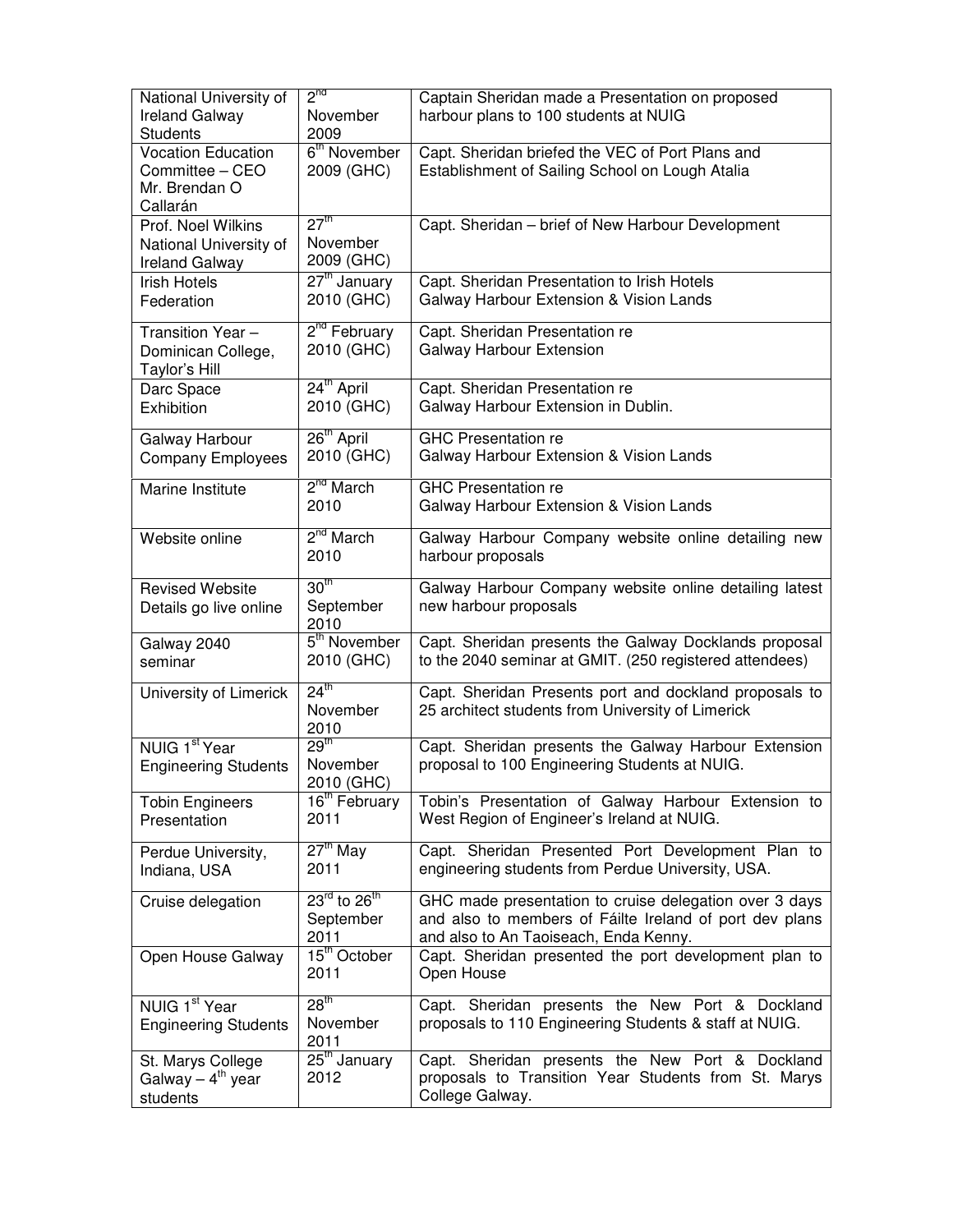| Salerno School,<br>Threadneedle Road,<br>Galway                  | 1 <sup>st</sup> February<br>2012      | Capt. Sheridan presents the New Port & Dockland<br>proposals to students from Salerno School.                                              |
|------------------------------------------------------------------|---------------------------------------|--------------------------------------------------------------------------------------------------------------------------------------------|
| St. Mary's College,<br>Galway - 2 <sup>nd</sup> Year<br>students | 9 <sup>th</sup> February<br>2012      | Capt. Sheridan presents the New Port & Dockland<br>proposals to students from St. Marys College Galway.                                    |
| Construction<br><b>Federation Industry</b>                       | 5 <sup>th</sup> March<br>2012         | Éamon Bradshaw made a presentation to the CIF about<br>the Galway Harbour Extension                                                        |
| Mayo Sailing Club                                                | 30 <sup>th</sup> March<br>2012        | Captain Brian Sheridan made a presentation to Mayo<br>Sailing Club on port proposals with emphasis on marine<br>leisure.                   |
| University of Zurich                                             | $2nd$ April 2012                      | Capt. Sheridan presented the port proposals to planning<br>and structural students from Switzerland.                                       |
| Galway<br>Archaeological &<br><b>Historical Society</b>          | 16 <sup>th</sup> April<br>2012        | Capt Sheridan gave a presentation on the various port<br>proposals in the past and the current proposals.                                  |
| <b>Renmore Residents</b><br><b>Active Retirement</b>             | $27th$ Sept<br>2012                   | Capt. Sheridan presented the port proposals to the<br>residents of Renmore.                                                                |
| <b>Green Port Hull</b>                                           | $10^{\text{th}}$<br>September<br>2012 | Consultation with Green Port Hull - Mr. Peter Barham<br>recently granted permission in a European site.                                    |
| Open House Galway                                                | 13 <sup>th</sup> October<br>2012      | Capt. Sheridan & Roddy Mannion presented the history of<br>the harbour and the future port proposals.                                      |
| Port of Cork                                                     | 31 <sup>st</sup> October<br>2012      | Presentation of port plans to Port of Cork executive team                                                                                  |
| NUIG 1 <sup>st</sup> Year<br><b>Engineering Students</b>         | 19 <sup>th</sup> March<br>2013        | Capt. Sheridan presents the New Port & Dockland<br>proposals to 30 Engineering Students                                                    |
| <b>NUIG 3rd Year</b><br><b>Engineering Students</b>              | 26 <sup>th</sup> March<br>2013        | Capt. Sheridan presents the New Port & Dockland<br>proposals to Engineering Students                                                       |
| <b>New National Ports</b><br>Policy                              | 26 <sup>th</sup> March<br>2013        | Department of Transport, Tourism and Sport launch the<br>new National Ports Policy                                                         |
| <b>Nautical Institute</b>                                        | $18^{\text{th}}$ May<br>2013          | Capt. B Sheridan made a presentation of Galway Harbour<br>Extension Plans to the AGM of the Nautical Institute                             |
| Sea Conference                                                   | $30th$ May<br>2013                    | Capt. B Sheridan made a presentation of the Galway<br>Harbour Extension Plans at the Bright Blue Sea<br>Conference at the g Hotel, Galway. |
| NUIG/Galway 2040                                                 | 29 <sup>th</sup> Sept<br>2013         | GHC exhibit Port Extension Plans at Galway 2040<br>symposium                                                                               |
| <b>GMIT</b>                                                      | 10 <sup>th</sup> October<br>2013      | E Bradshaw & B Rudden (Tobin's) gave port planning<br>presentation to engineering students.                                                |
| Engineers Ireland                                                | $2^{nd}$<br>December<br>2013          | Capt Sheridan - History of the Port & Port Extension<br>Plans, Clyde Road, Dublin.                                                         |
| Galway Harbour<br><b>Company Employees</b>                       | 20 <sup>th</sup><br>December<br>2013  | Capt Sheridan - Update of planning application to port<br>employees.                                                                       |